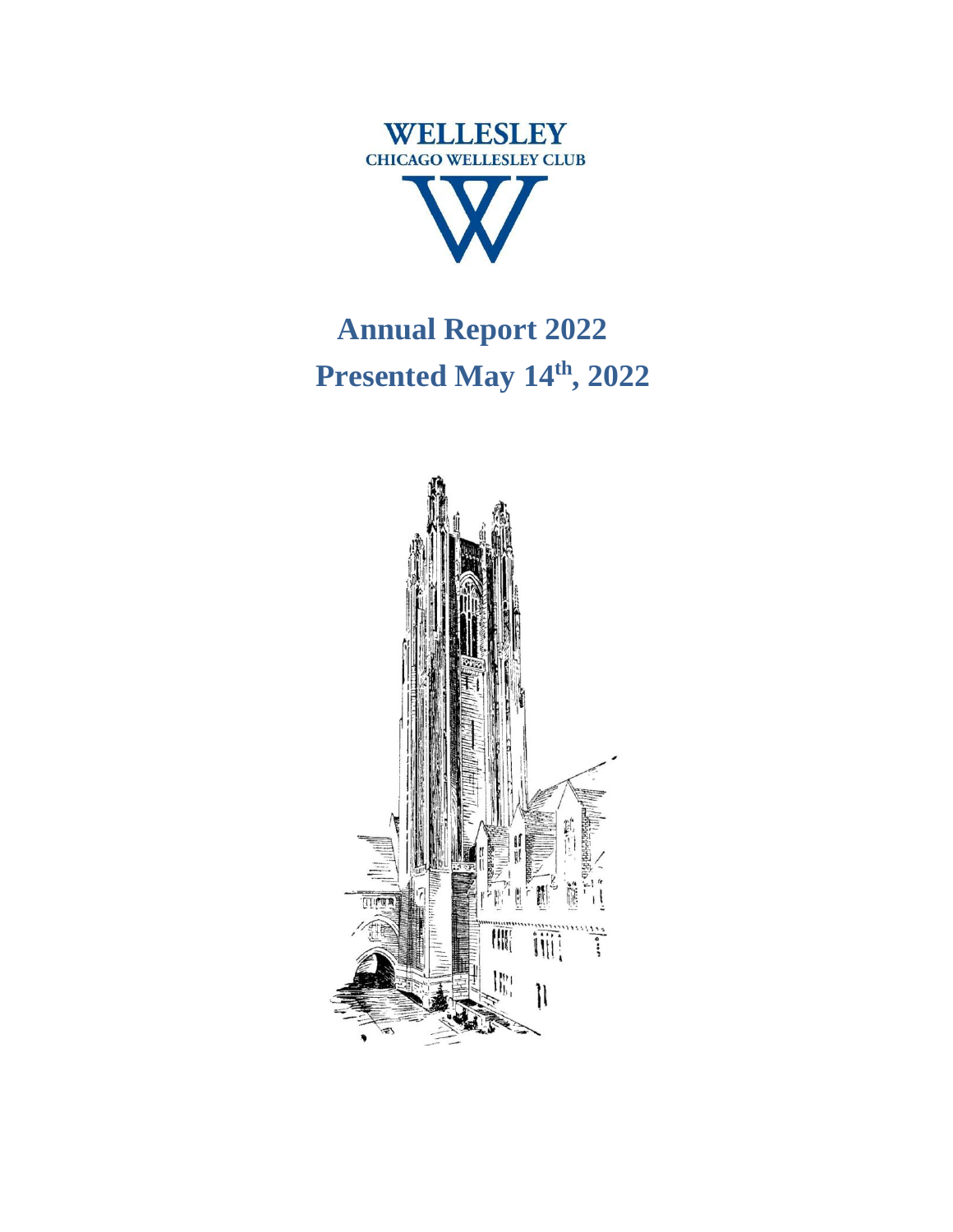# **TABLE OF CONTENTS**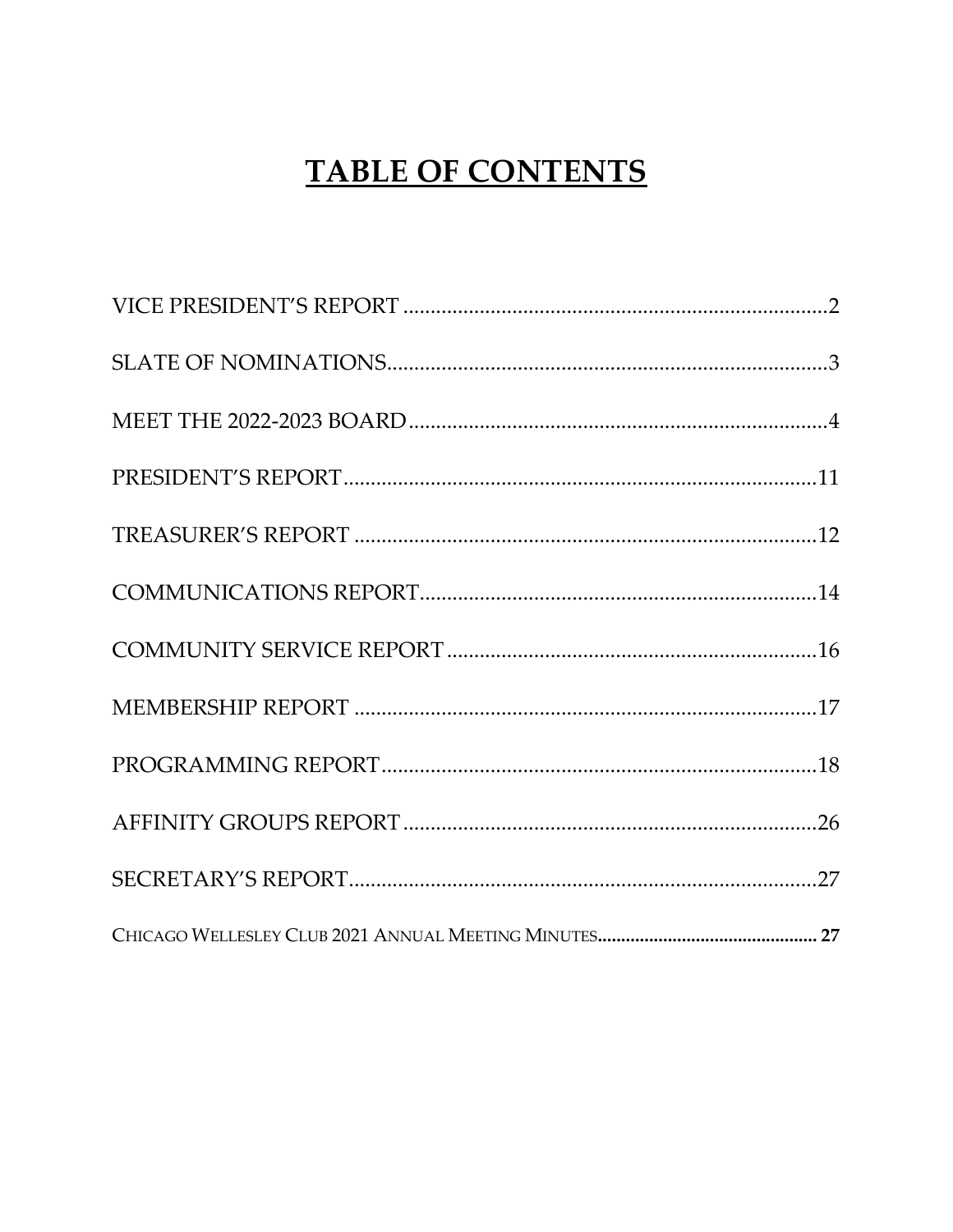# <span id="page-2-0"></span>**VICE PRESIDENT'S REPORT**

### **Change in Chicago Wellesley Club ByLaws**

The Alumnae Association of the College decreed significant changes to the way the local clubs operate. One of the changes was the elimination of dues collection by local clubs.

As you may recall, the ByLaws of the Chicago Wellesley Club, Article II, Section 1 delineated classes of members to be Dues- paying, Non-dues paying, Other members. Article II, Section 2 extended voting rights to both dues paying and non dues paying members.

The elimination of dues paying members as a class, necessitates the amendment of the CWC ByLaws to reflect the elimination of the Dues-Paying and Non-Dues paying classes of members. The proposed language replacing the current version of the ByLaws is below.

In addition, the elimination of dues paying members also eliminates one of the duties of the Membership Committee listed in Article VI, Section 2 cii, which was to "...collect dues at meetings of members, and to plan and undertake outreach activities for the purpose of encouraging Dues-paid membership with the Club". The language referring to Dues-paid" members is to be stricken however the Membership committee will continue to "plan and undertake outreach activities for the purpose of encouraging membership with the Club." The language proposed to replace this provision is presented below.

Finally, the Alumnae Association of the College has decided that local clubs will no longer collect funds for any purpose. This dramatically changes the nature of the Treasurer's role as set forth in Article V, Section 6. Unfortunately, this reformation of this position is still in transition since the College has not yet finalized how the finances between the College and the local club will function. As such, no recommendation is being made on changing the description of the Treasurer's position at this time.

The College has also determined to restrict the participation the local Club will have in the Admissions process, however it was determined that there was no need to amend the role outlined in Article VI, Section 2. c.iv.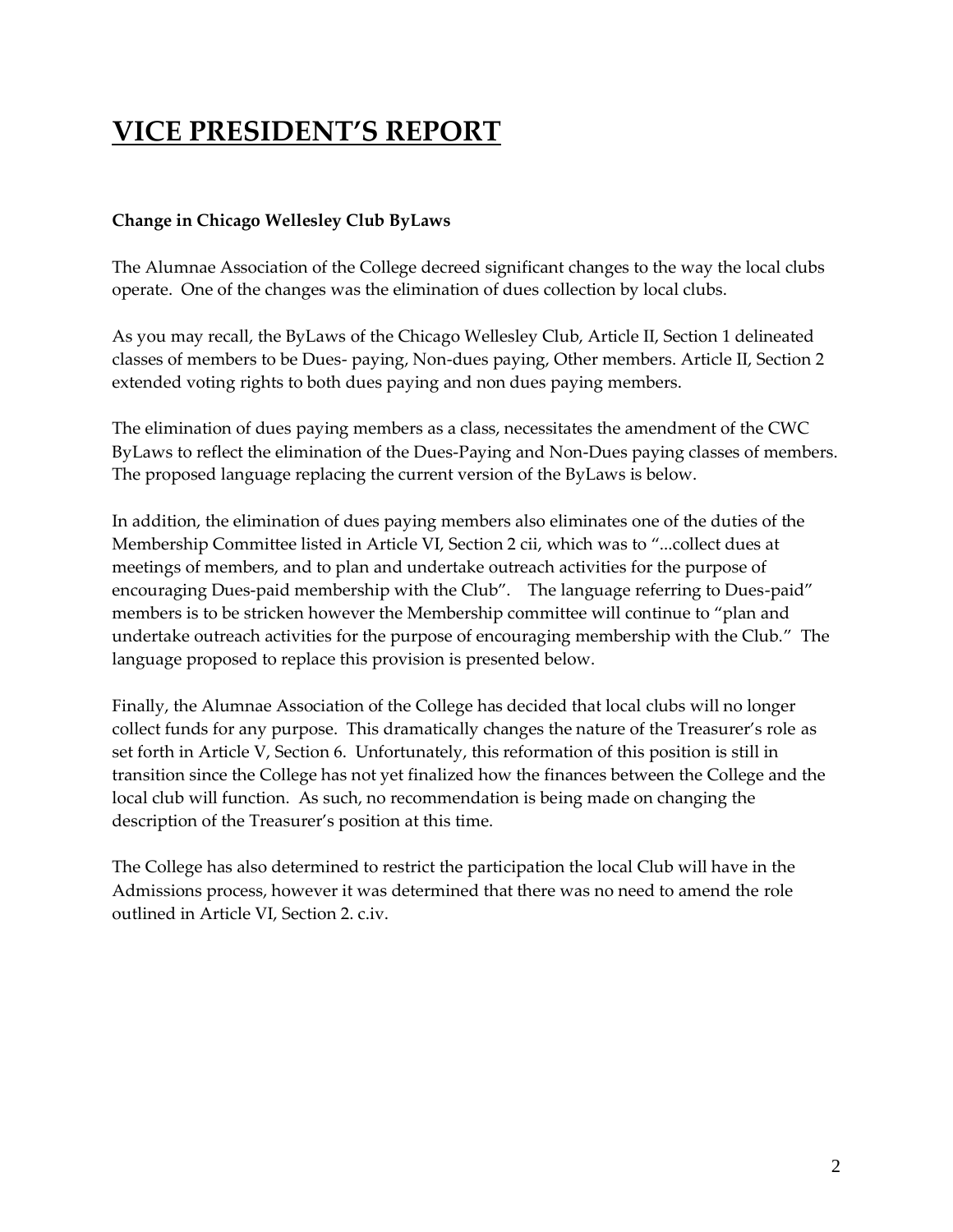# **SLATE OF NOMINATIONS**

<span id="page-3-0"></span>Members of the Board of Directors are elected for a two-year term. The following listing includes both the nominees for the 2022 – 2024 Chicago Wellesley Club Board and those who will complete an unexpired two-year term in 2023.

| Position                               | Name and Year             | Term Ends |
|----------------------------------------|---------------------------|-----------|
| President                              | Hollee Mangrum-Willis '04 | 2024      |
| Vice President                         | Patricia Mell '75         | 2024      |
| Treasurer                              | Arlevea Freeman '15       | 2023      |
| Secretary                              | Felice Ojo '08            | 2023      |
| Co-Chair of Programming                | Lina George '99           | 2024      |
| Co-Chair of Programming                | Cece Countryman '15       | 2023      |
| Co-Chair of Membership                 | Deb Moldover '09          | 2024      |
| Co-Chair of Membership                 | Changed due to ByLaws     | 2023      |
| Co-Chair of Admissions                 | Tamar Zmora '11           | 2023      |
| Co-Chair of Admissions                 | <b>VACANT</b>             | 2024      |
| Co-Chair of Communications             | <b>VACANT</b>             | 2023      |
| Co-Chair of Communications             | <b>VACANT</b>             | 2024      |
| Co-Chair of Community Service          | <b>VACANT</b>             | 2024      |
| Co-Chair of Community Service          | Maria Acosta '15          | 2023      |
| Co-Chair of Liaison to Affinity Groups | Marian Chen '99           | 2023      |
| Co-Chair of Liaison to Affinity Groups | <b>VACANT</b>             | 2024      |

### **Slate for the Board of Directors of the Chicago Wellesley Club**

We are very grateful for the service of those board members who will complete their terms with the board this year: Alix Mikesell '88, Laurie Breitkopf '75, and Angela Barnes '91. We also thank those board members who are staying on with the board for a new term or new position. We are also indebted to those board members who served, but who for business or personal reasons are not able to complete their terms: Deana Haya '98 and Amaya Arcelus '15.

Thank you to our incoming and outgoing Board members. If you are interested in getting involved, please contact [nominations@chicagowellesleyclub.org.](mailto:nominations@chicagowellesleyclub.org)

Respectfully submitted, Patricia Mell '75 Vice President and Chair of Nominations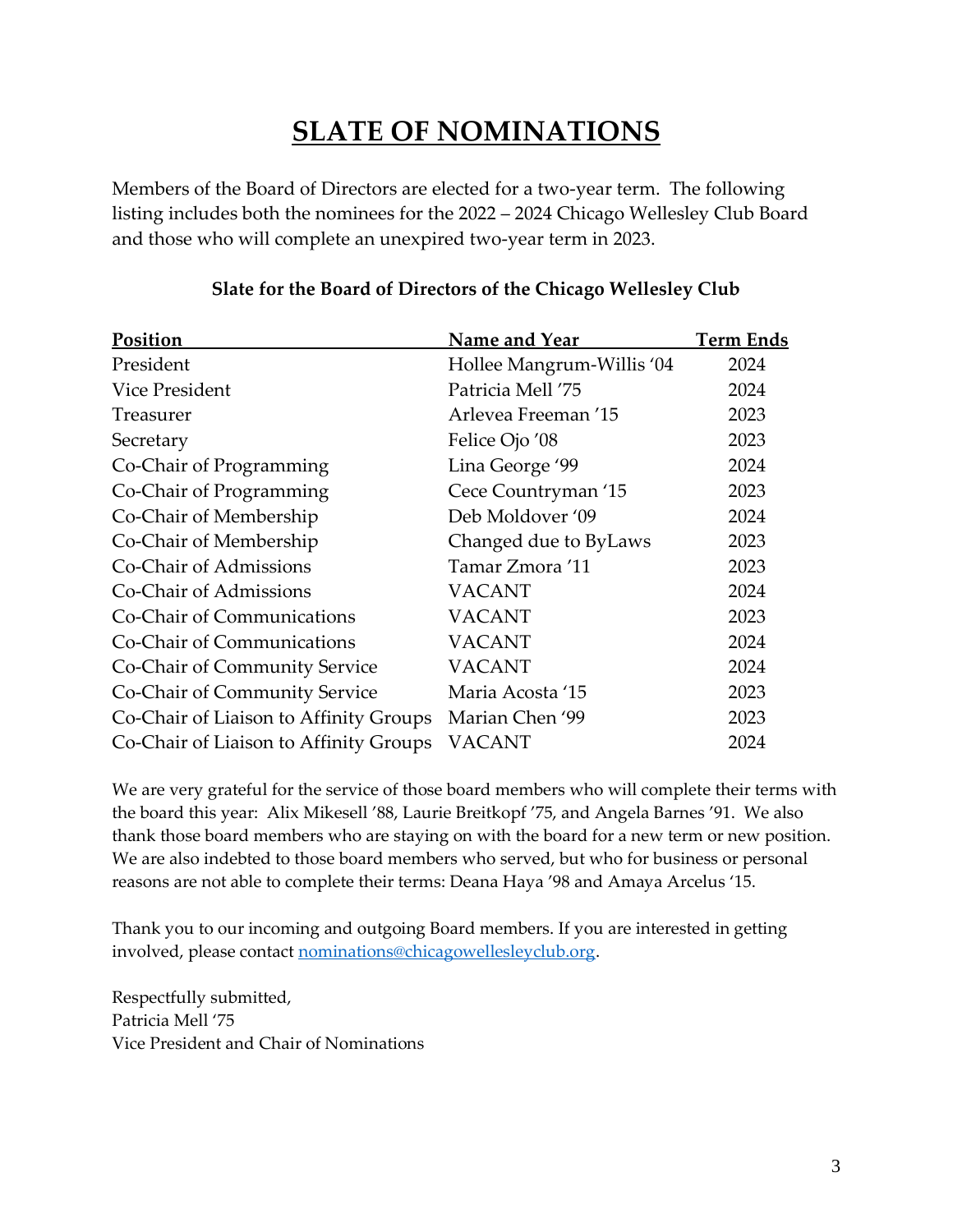### **MEET THE 2022-2023 BOARD**

<span id="page-4-0"></span>

HOLLEE MANGRUM-WILLIS President

Hollee Mangrum-Willis '04 is Wellesley class of 2004 and majored in Psychology and Theatre Studies. She is a non-profit leader with over fifteen years of experience in program development, training, public speaking, and engagement strategies. Rooted in youth program management, arts, and entertainment, Hollee's non-linear path includes Youth Work Methods Trainer certification and a twenty-year career as a dance educator. As the new Deputy Director of One In Tech, an ISACA Foundation, she works to shift the culture of how we address and sustain diversity in the cybersecurity workforce and make the digital world more accessible to everyone. Hollee is married to wonderful husband and budding artist, Dorian Hampton, and bonus mother to a U.S. Army Soldier currently stationed in Kuwait. In her "spare time" she volunteers with WRJI and revels in being "Auntie Hollee" to three nieces and countless other children around the world.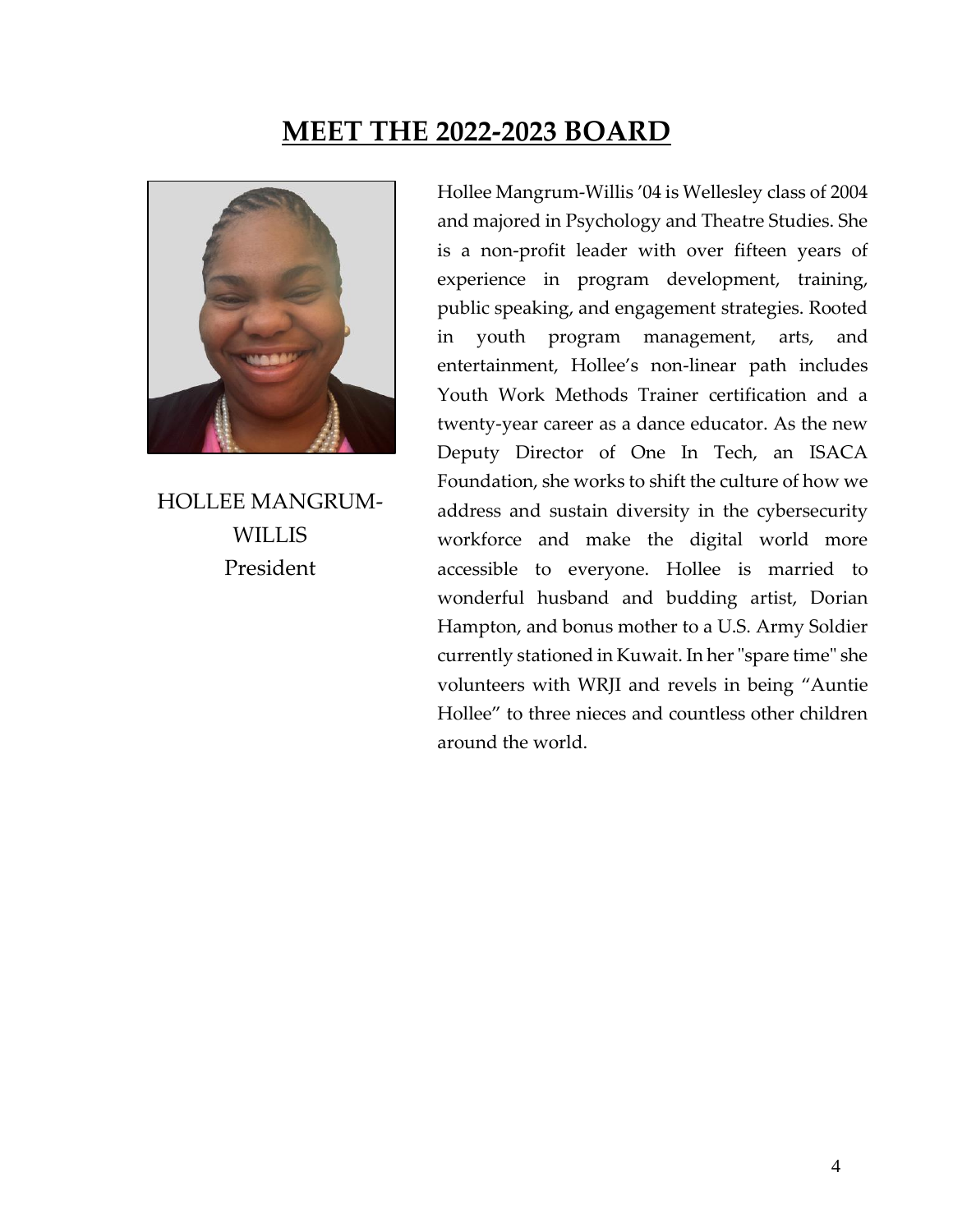

PATRICIA MELL Vice President

Patricia Mell '75 had a double major at Wellesley in French and Political Theory and returned home to Cleveland, Ohio for her law degree at Case Western Reserve University School of Law. She started practice as an Assistant Attorney General in the State of Ohio and then became Corporations Counsel for the Ohio Secretary of State. She left the practice for academia, eventually attaining the rank of Associate Dean for Academic Affairs at what is now Michigan State Law School. She came to Chicago in 2003 as the 11th Dean and first African American and female Dean of John Marshall Law School. She was the second African American woman in the United States to hold such a position. Currently, she is the President of P. Mell Advisors, a boutique insurance consulting firm assisting organizations and individuals in making strategic benefits decisions through planning and insurance products. As a business consultant, legal and insurance practitioner, faculty member, academic dean, and CEO, she has over 30 years' experience. She has written several scholarly articles and made presentations in a number of national and international venues. Pat has been a director of Ethos, a Wellesley News Editor, a 1975 class officer, a Chicago Wellesley Club Programs VP and had the honor of being the first President of the Wellesley Alumnae of African Descent (WAAD, pronounced wade). Recently Pat was recognized by Marquis Who's Who in America 2017-2018 and received a Humanitarian Award from Marquis Who's Who 2017- 2018. In addition to serving the CWC, Pat serves on the boards of the Nathan Manilow Sculpture Park at Governors State University and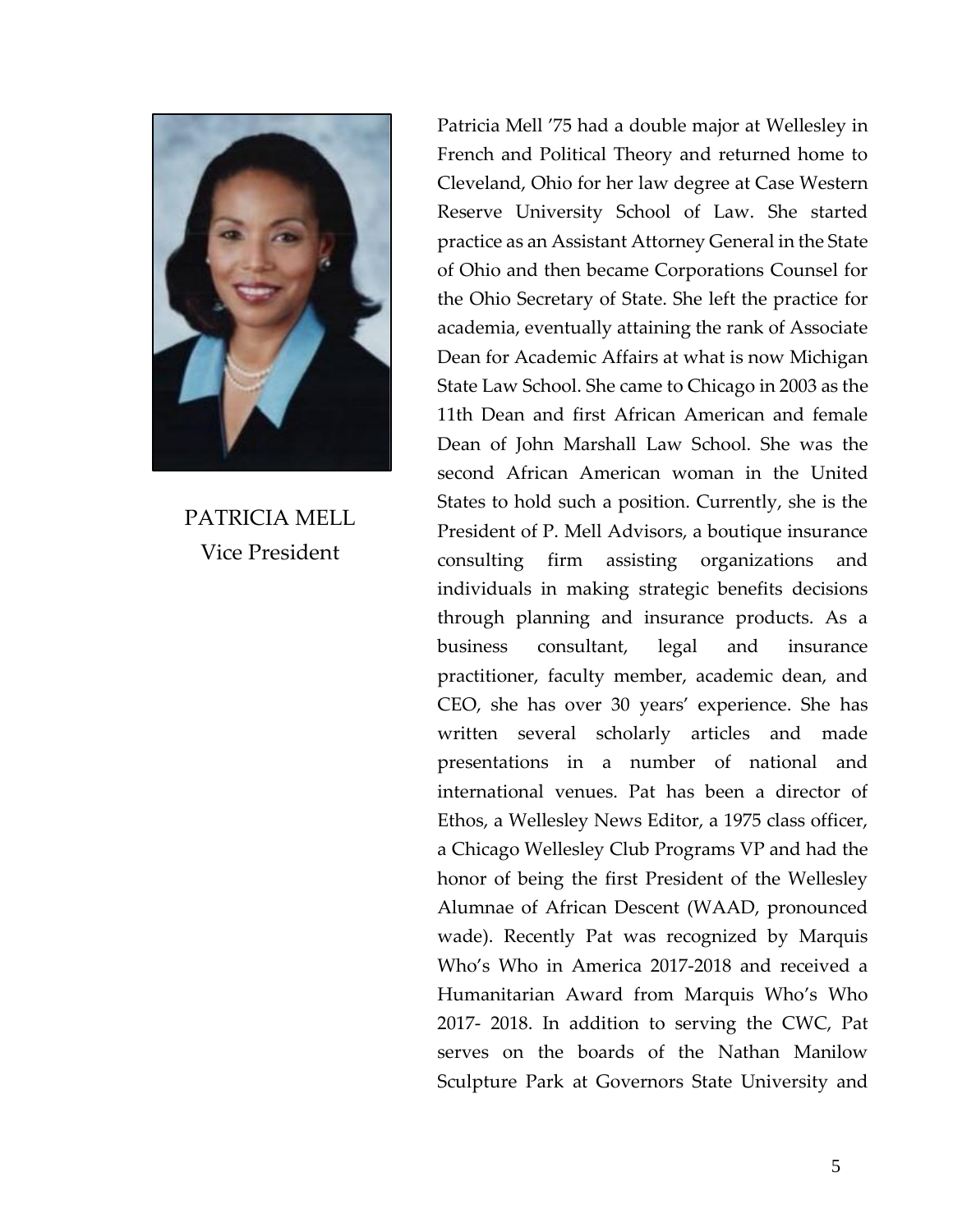the Legislative Committee of the Orland Park Chamber of Commerce. Pat is also president of the A.I.M. B.N.I. Chapter of Naperville-Plainfield. She gardens (weather permitting) and travels with her husband, Dr. Michael Ragland.



Arlevea Osemene '15, also known as Leve, graduated from Wellesley in 2015 having studied Economics. She is originally from Chicago and moved to the Downtown area post-graduation. Arlevea is a DEI Consultant at Federal Reserve Bank of Chicago. She has also been leading community engagement efforts at the bank for the women's network group. She also lends her vocal talents as a voiceover actor for the Federal Reserve System.

ARLEVEA OSEMENE Treasurer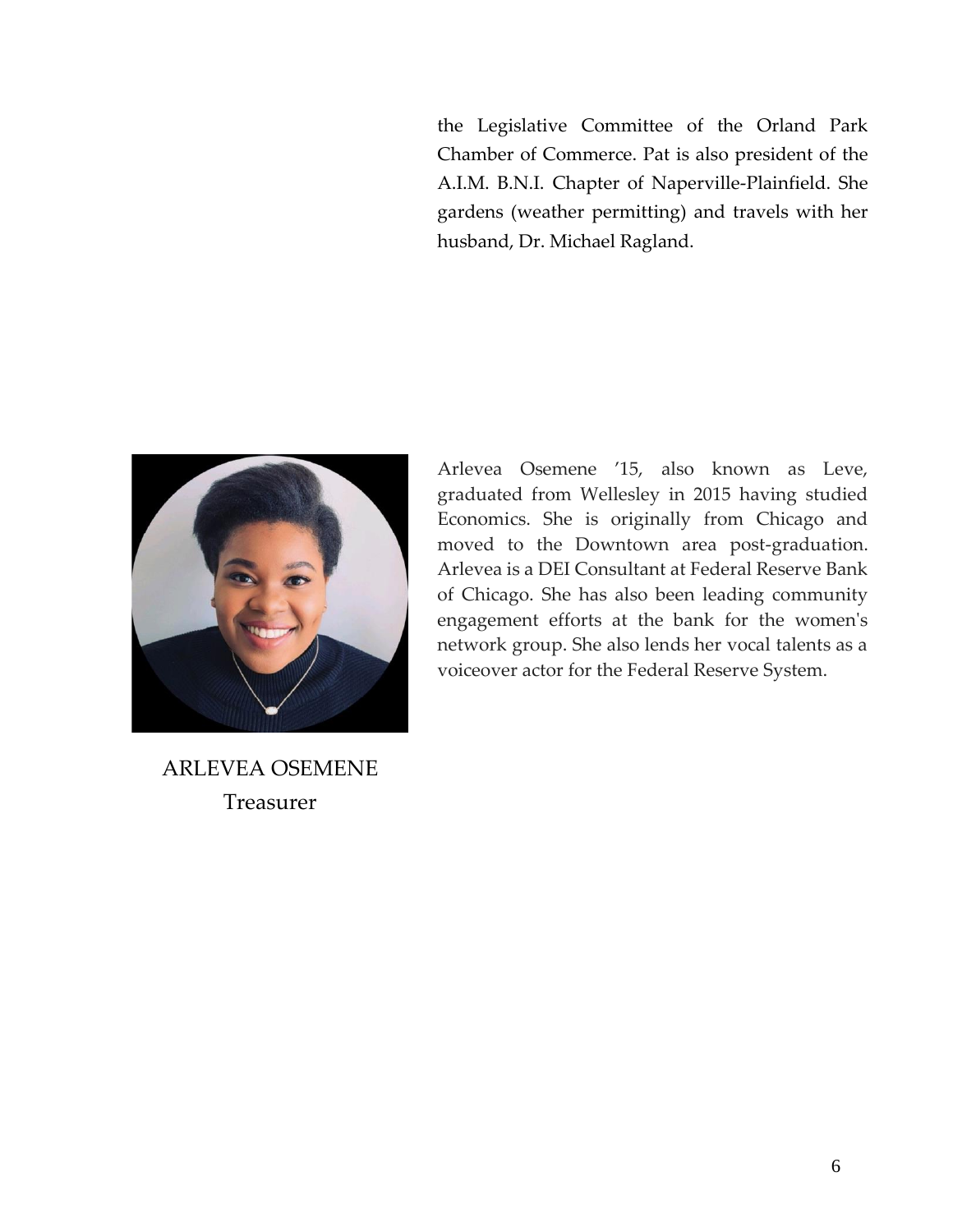

FELICE OJO **Secretary** 

Felice Ojo '08 is a native of Chicago. At Wellesley, Felicia was a French Major and Economics Minor. She also danced with Yanvalou and was an active member of both Wellesley African Students Association (WASA) and Ethos. Since graduation Felice has obtained an MBA in International Finance and a Masters in Accounting. Felice has worked in the Real Estate Industry for the last twelve years and is an Accounting Manager at Brookfield Properties. Felice previously served on the CWC Board as Communications Co-Chair from 2012-2014. Felice has served one year as CWC Board Secretary and looks forward to serving another year.



LINA GEORGE Programming

Lina George '99 was an Economics Major at Wellesley and moved from NYC in the summer of 2017 to make downtown Chicago her home. At Wellesley, Lina served as First Year and Social Coordinator for WASAC, co-president of the Running Club and Advertising Editor for Wellesley's Yearbook '95-'96. Lina has worked in Higher Education both on the industry and the consulting side for the last 20+ years. Currently, Lina is a Senior Manager at Accenture serving clients in the Higher Education, Health and Public Sectors on their journey to the Cloud. Lina has completed three years as Programming Co-Chair of the CWC and will continue on for another term.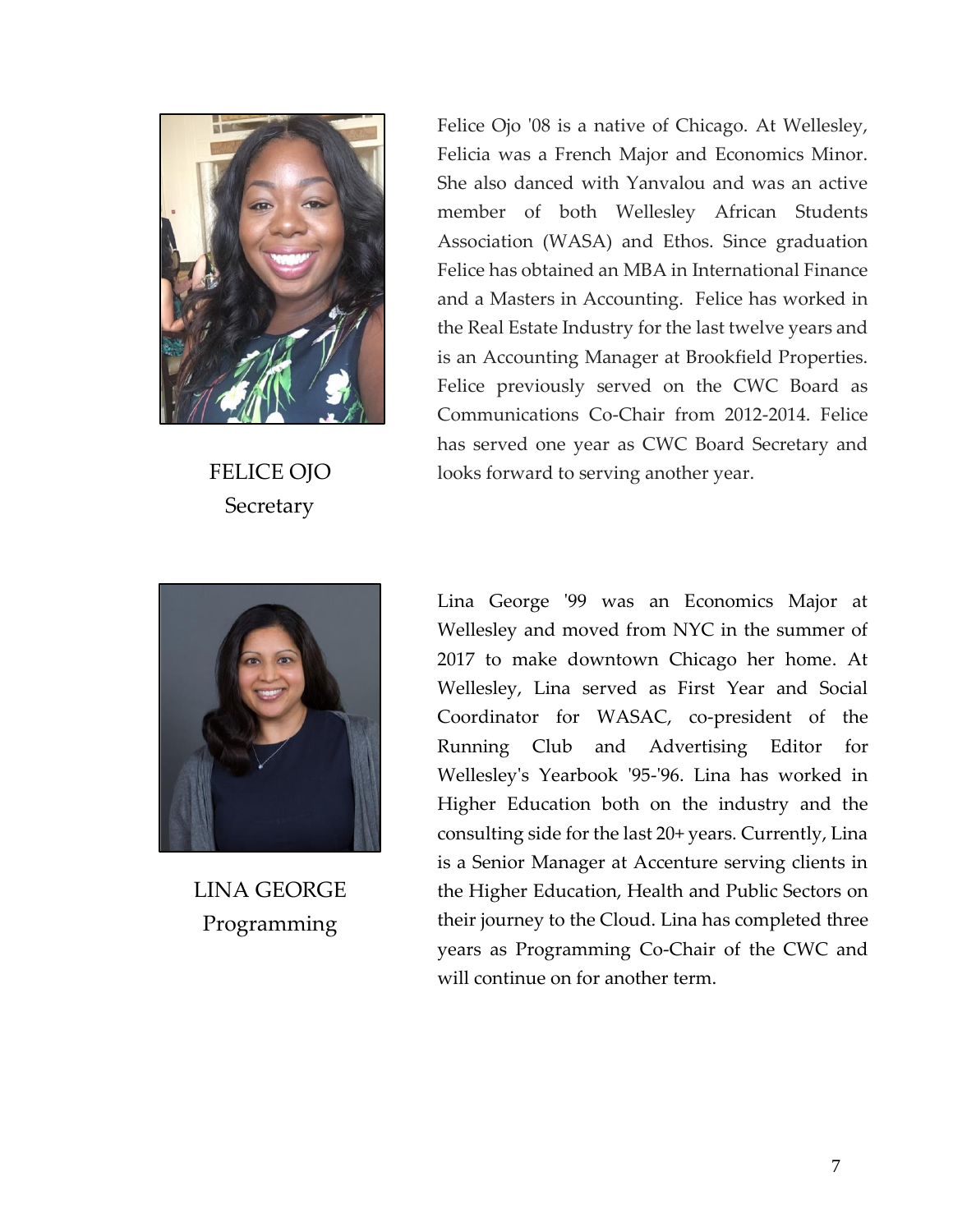

CECE COUNTRYMAN Programming

Cece Countryman '15 was a Biology and French major at Wellesley. She was involved in different organizations at Wellesley, including having a Features column in the Wellesley News and serving as co-chair of the Relay For Life Planning Committee, on the CWS Service Council, and as Vice President and President of the Belly Dancing Society. After graduating, Cece spent a year in France teaching English, then returned to the Chicago area, where she is from. Cece currently works as a Research Technologist in a genomics lab at the University of Illinois at Chicago. Cece has served one year as Programming Co-Chair of the CWC and looks forward to serving another year!



DEB MOLDOVER Membership

Deb Moldover '09 is originally from outside D.C. but has made her home in Chicago for more than 10 years now. At Wellesley she double majored in Music (vocal performance) and History, and ended her tenure as Co-President of the College Democrats. Now a practicing defense attorney, Deb represents a wide variety of clients in personal injury actions often involving heavy industry and thanks her time at Wellesley for those still far too frequent times when she is one of a handful of women in the room. When not pouring over case law, Deb sings with the Chicago Bar Association Chorus and the Apollo Chorus, delights in the antics of her feline overlord and companion Yoisher, and spends her time getting to know a city she thinks of as a place she accidentally moved to and now cannot imagine leaving. She looks forward to continuing to serve the CWC community.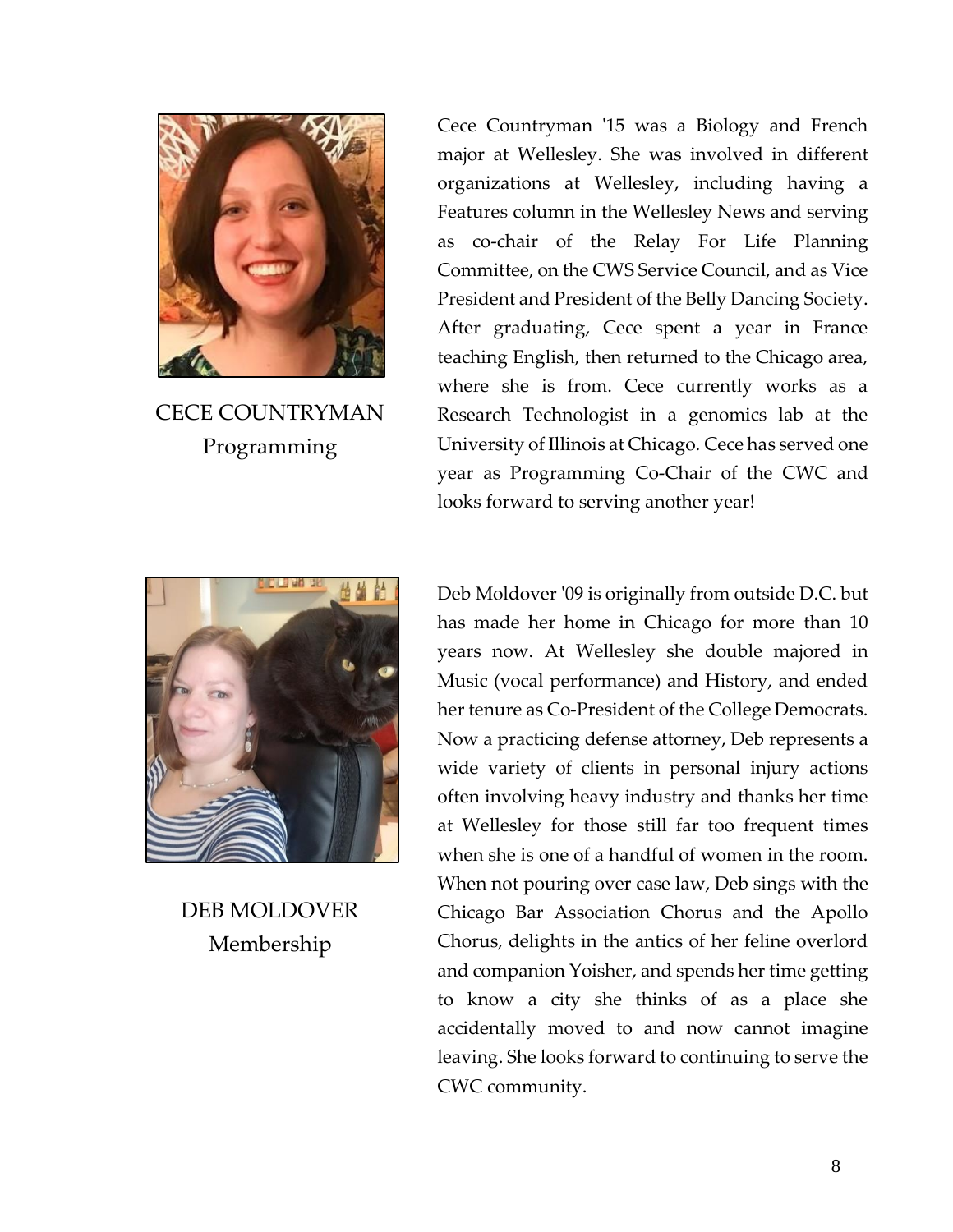

TAMAR ZMORA Admissions

Tamar Zmora '11 was a Studio Art and English Major at Wellesley. In 2018, she moved to Chicago after studying animation in San Francisco. She works as a freelance Illustrator and writer at a start-up technology company. Tamar enjoys volunteering and currently mentors with Chicago Scholars. She also loves reading, drawing, and listening to true crime podcasts. Tamar has served one year as the Co-Chair of Admissions with the CWC and will continue for another year.



MARIA ACOSTA Community Service

Maria A. Acosta '15 is currently a Community Service Co-Chair and has previously served as Membership Co-Chair. She majored in Biological Sciences and minored in Psychology. During her time at Wellesley, she was an active member of Mezcla and Wellesley Wushu. Maria has experience working in public health, the local government, the tech sector, and private sector. She recently obtained her Master's Degree from Michigan State University and is currently a Research Manager for a market research company. In her spare time, she enjoys running, hiking, spending time with friends, and catching up on her long list of shows and books.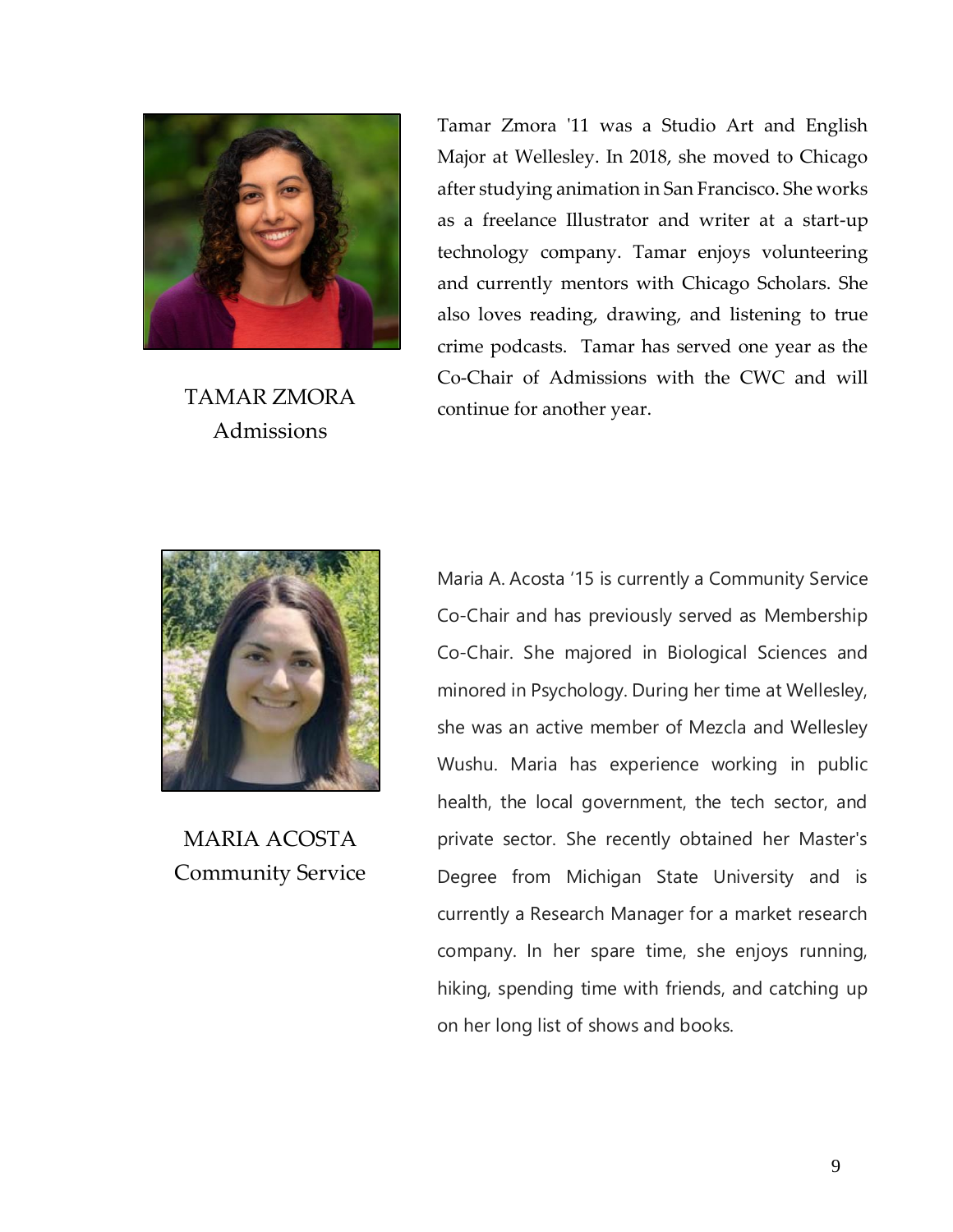

MARIAN CHEN Liaison to the Affinity Groups Marian Chen '99 double majored in Cognitive Science and Language Studies while at Wellesley and went on to obtain a PhD in Psychology at Rutgers University-New Brunswick, focusing on Cognitive Development. She currently works as an institutional research analyst at Loyola University, where she is completing a master's degree in Information Systems and Analytics. She and her Shiba Inu, Chie, are proud residents of Uptown.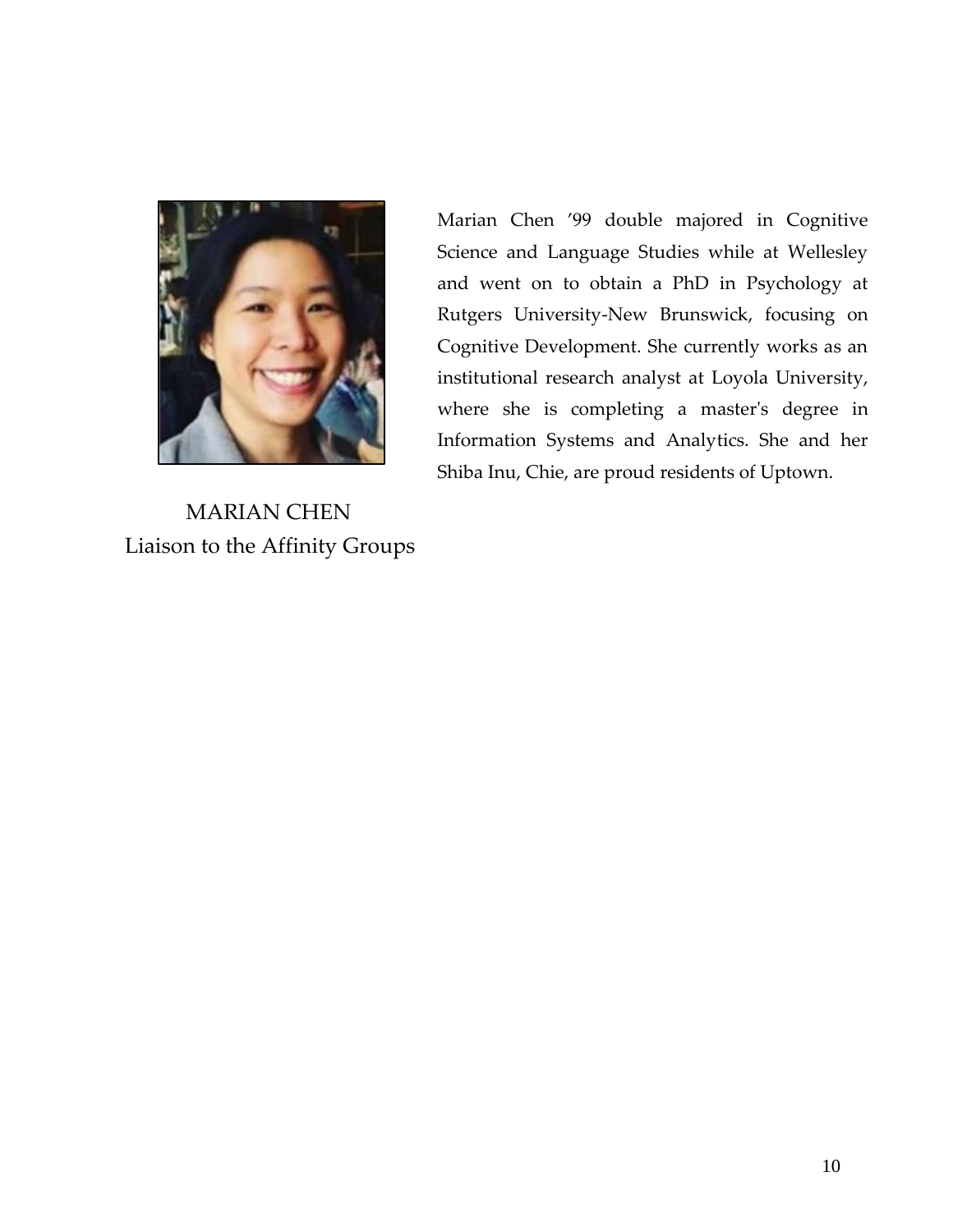# <span id="page-11-0"></span>**PRESIDENT'S REPORT**

Dear Chicago Wellesley Club Members,

Thank you for joining our Board and volunteers in connecting Chicago alums with one another and the College again this year, as we have since 1891. This has been a transformative year for the Wellesley College Alumni Association, which in-turn has led to the evolution of the Chicago Wellesley Club. In adjusting to the "new look" of WCAA local clubs and special-interest groups, the CWC has continued to support our members with robust opportunities to connect and volunteer.

The Club employed a hybrid programming model alternating COVID-safe, in-person events with our already robust virtual program offerings. To better serve our membership and more equitably distribute the work of our volunteers, we have restructured our board to include appointed positions dedicated to marketing, social media, and website development and eliminated/redesigned those positions that are no longer relevant to the evolution of our Club.

Additional changes include:

- The discontinuation of yearly membership dues, but...
- Offsetting event costs with per person fees
- Establishment of a Spirit Fund to cover events costs for those in need
- Opt-in membership to the local club as designated on individual WCAA profiles
- Discontinuation of the book award
- Discontinuation of local alumni admissions interviews

It is indeed a new dawn and a new day for the Chicago Wellesley Club, but an exciting one for sure!

While this past year continued many of the challenges that now define our "new normal", it has been an honor to have a front row seat to the support and care the members and volunteers of this Club have shown one another. That is our real strength. That will never change. That would not be possible without you – the members we serve.

As you read the committee reports that follow, I hope you enjoy the beginnings of our latest evolution and invite you join (or rejoin) our efforts in 2022-2023.

It has been my privilege to serve as the president of the Chicago Wellesley Club and look forward to what we will continue to build… together.

Respectfully submitted, Hollee Mangrum-Willis '04 President [president@chicagowellesleyclub.org](mailto:president@chicagowellesleyclub.org)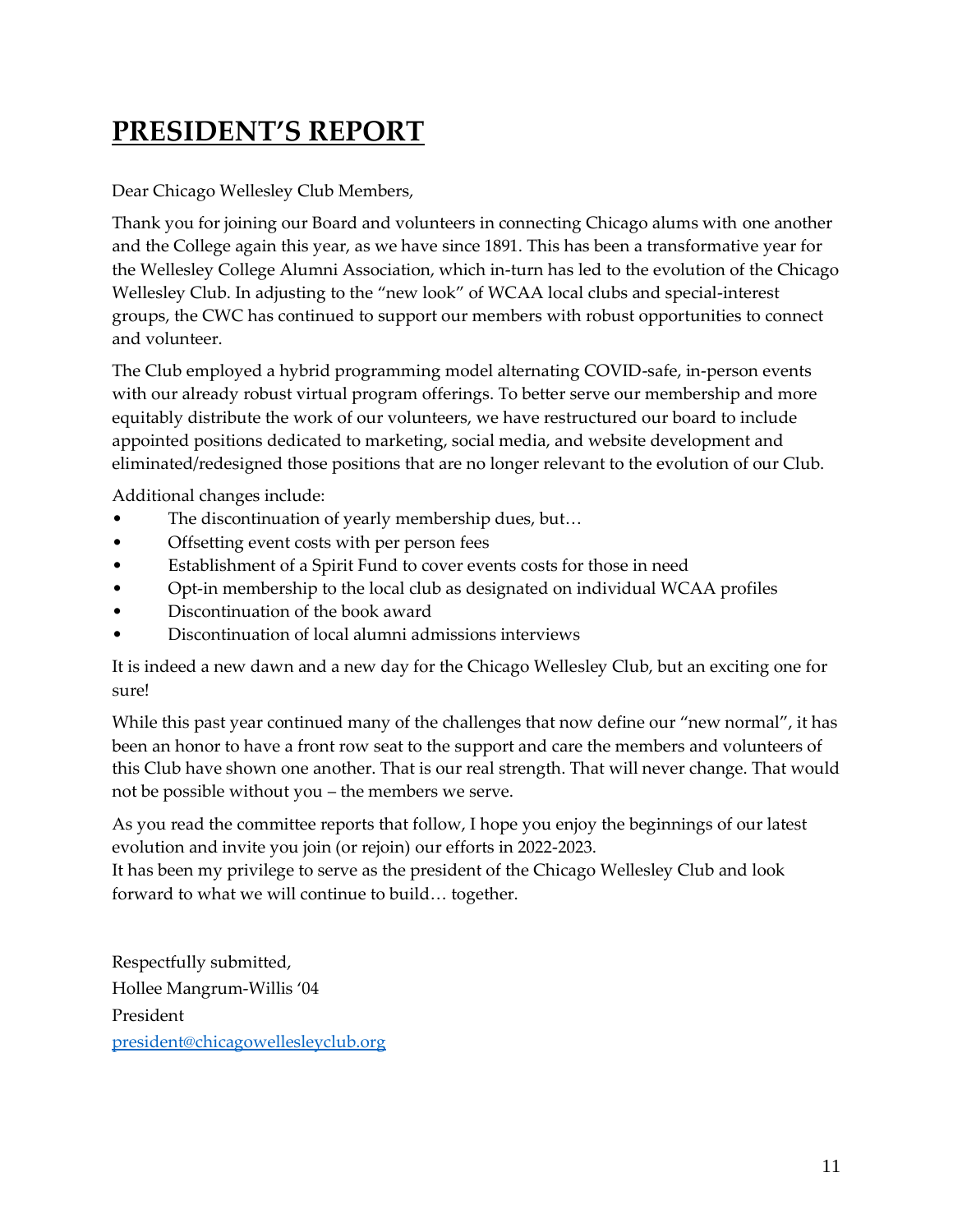## <span id="page-12-0"></span>**TREASURER'S REPORT**

As of May 7, 2022, the Chicago Wellesley Club ("CWC") had the following balances:

| <b>Checking Account</b>           | \$9,079.29  |
|-----------------------------------|-------------|
| <b>BlueSnap Account</b>           | \$504.61    |
| <b>High Yield Savings Account</b> | \$6,645.48  |
| <b>Total Assets</b>               | \$16,229.38 |

The accounts are with Chase Bank, our long-time bank, and we pay no annual fees.

CWC's estimated actual expenses for this fiscal year ending 6/30/22 are \$9,249, or roughly \$2,198 (+20%) less than last year's actual expenses. Our balance sheet and YTD financials were very sound throughout 2021 going into 2022. Due to decreasing COVID-19 cases and fewer restrictions we were able to host both in-person and virtual events. As of this writing, virtually all expenses for the Club are known through the rest of the fiscal year. Therefore, the Club's total asset-to-annual budget ratio (\$16,229: \$9,249) is currently 175%; the historical target is 100%, compared to over 177% last year (FY21), 200% (FY20), 198% (FY19), and 111% in FY 2018. We have traditionally followed a financial philosophy that event revenue should generally cover the "variable" expenses for an event, excluding "fixed" costs such as invitations. However, with the elimination of dues and donations and in an attempt to increase alumnae's access to our events we subsidized the cost of the majority of Club events. Therefore, the event revenue did not always cover variable expenses of an event. The Club also incurred costs relating to general expenses, such as web hosting, postage, as well as filing and technology fees. Over the last two years, your CWC Board made some significant decisions which have cut down on general club expenses based on the results of club surveys, technology, the "greening" of America, and available volunteer support.

The only new cost expenditures were incurred by expanded club event programming. This included the mixology class at Wellesley alum owned Nobody's Darling (\$584.30), an outing to the Chicago Christkindlmarket (\$343.50), an ice-skating outing at Maggie Daley (\$65.55), participation in the Ugly Buildings Walking Tour (\$81.13), and a Black History Month event with the Muntu Dance Theater company (\$300.00). Though our balance sheet is strong, given these new expenditures for the year coupled with the mandatory elimination of membership dues and club donations, our ending balances are smaller than in years past.

The Wellesley College Alumnae Association no longer allows clubs to directly donate to their scholarship funds. However, the CWC Scholarship Fund still exists and has a recipient. Individuals can donate to the Scholarship Fund only via the Wellesley College website. However, Wellesley College stresses the importance of donating to the college and not just to the CWC Scholarship Fund. The aforementioned CWC Scholarship Fund, which is administered by the College, had a market value of \$498,781.68 as of 06/30/2021. The estimated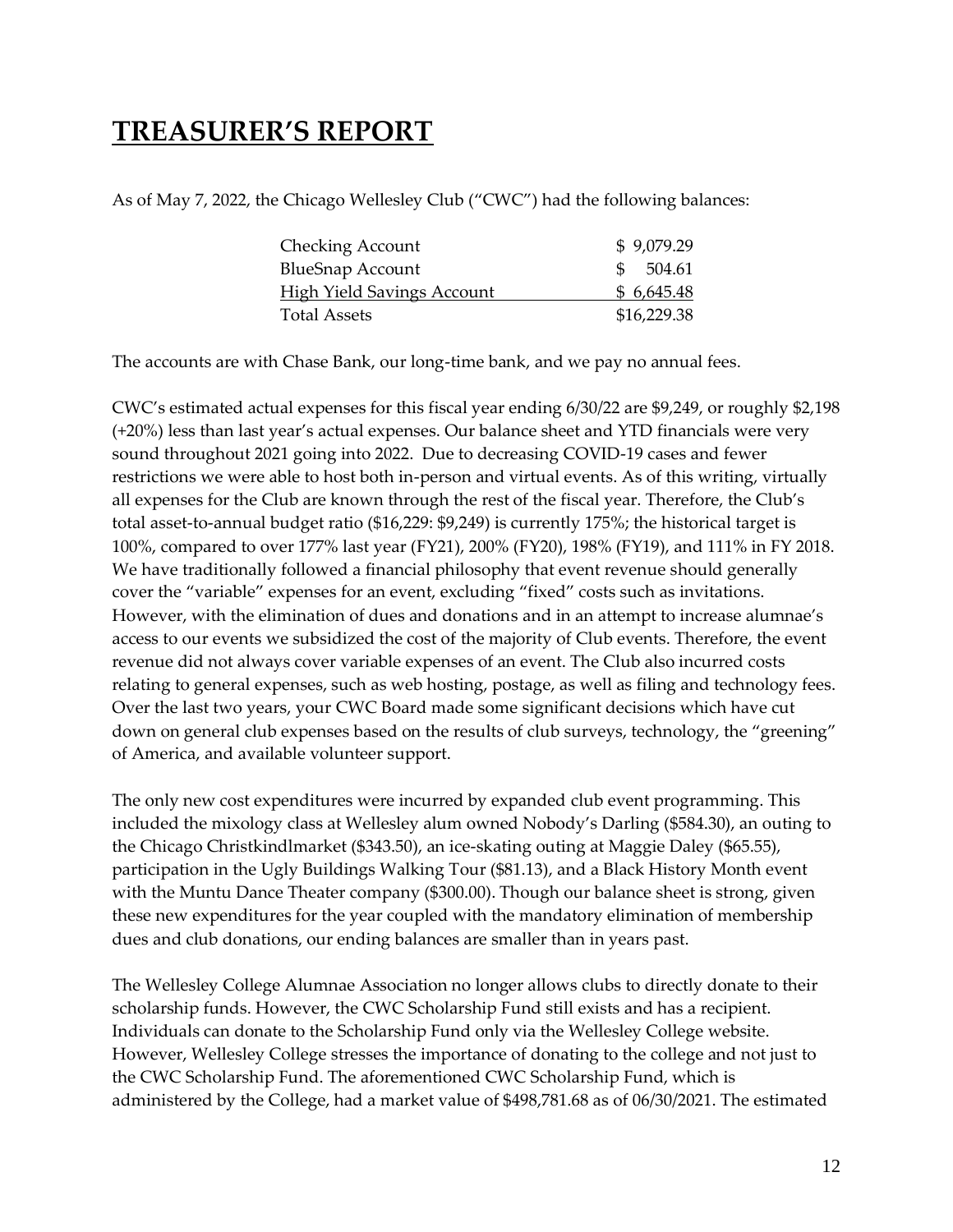fiscal year 2021 available distribution is \$13,907, up 5.5% over last year. Gifts over the five previous years ranged from \$1,000 to \$3,500 (when President Johnson visited). Our Scholarship Fund recipient this year is Diana Salinas, Class of 2024, English and Women's and Gender Studies, from Chicago, IL.

We have a second fund with the College which is the Chicago Wellesley Club Faculty Salary Advancement Fund. The market value of this fund was \$305,837.60 as of 06/30/2021 and the estimated fiscal year 2021 available distribution is \$8,527.80, up 5.4% over last year. Our most recent gift to this fund was \$10,000 in 1990; since then, we have mainly supported the Scholarship Fund.

Respectfully submitted, Arlevea Freeman '15 Treasurer [treasurer@chicagowellesleyclub.org](mailto:treasurer@chicagowellesleyclub.org)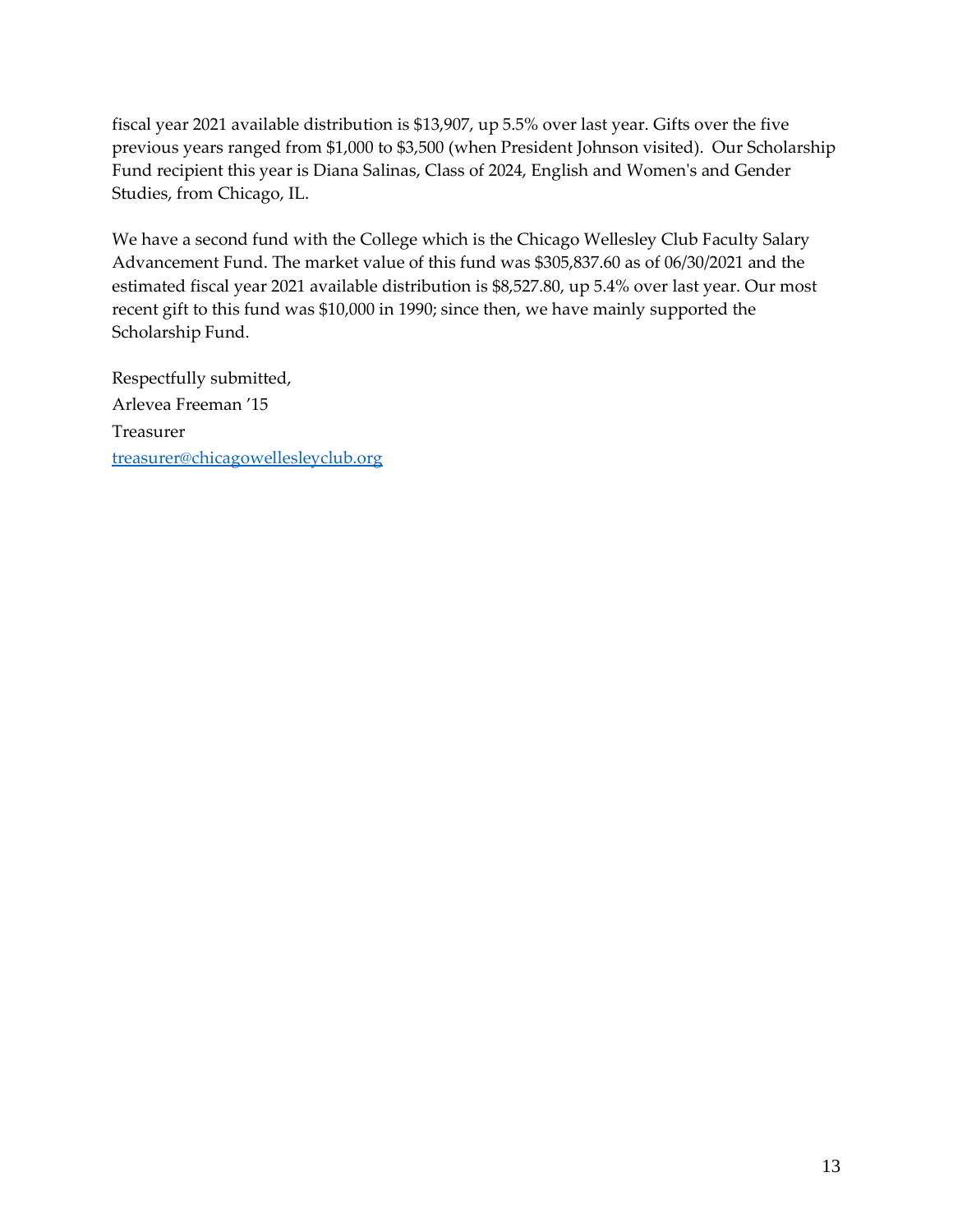# <span id="page-14-0"></span>**COMMUNICATIONS REPORT**

MISSION: The timely, effective dissemination of information about the activities and programs of the Chicago Wellesley Club to the Chicago Wellesley community through various media including the CWC official website, monthly and mid-month e-blasts, Facebook, as well as the facilitation of communication between the CWC Board and Wellesley College.

Committee Members: Amaya Arcelus, Co-VP '15, Alix Mikesell Co-VP '88, Helen Marshall '77, Natalie Reed '21

### **Responsibilities:**

### **1. Monthly e-newsletter**

Produce monthly e-newsletter. Newsletter is compiled from news and events submitted by board members and affinity group leaders. It is sent out by the  $1<sup>st</sup>$  of each month to all CWC members who have opted in to receiving club emails.

### **2. Mid-month e-blast**

Send out an email mid-month that promotes events requiring an extra push for attendance/participation or have a change in plans.

### **3. Announcements and Reminders**

Email occasional reminders or important announcements to decades groups and to club membership.

### **4. Website**

Ensure all content is current and appropriate, updating once or twice a month with new events and photos. Communications committee also maintains the website domain name.

### **5. Email forwarding**

Assign and keep up to date all Chicago Wellesley Club email addresses (for board members and affinity group leaders, etc.) and make sure addresses forward to people's personal emails.

### **6. Social media (primarily Facebook and Instagram)**

Maintain the official CWC Facebook page, posting CWC sponsored events and photos. Answer Facebook queries about CWC. Post event information and event photos on Instagram.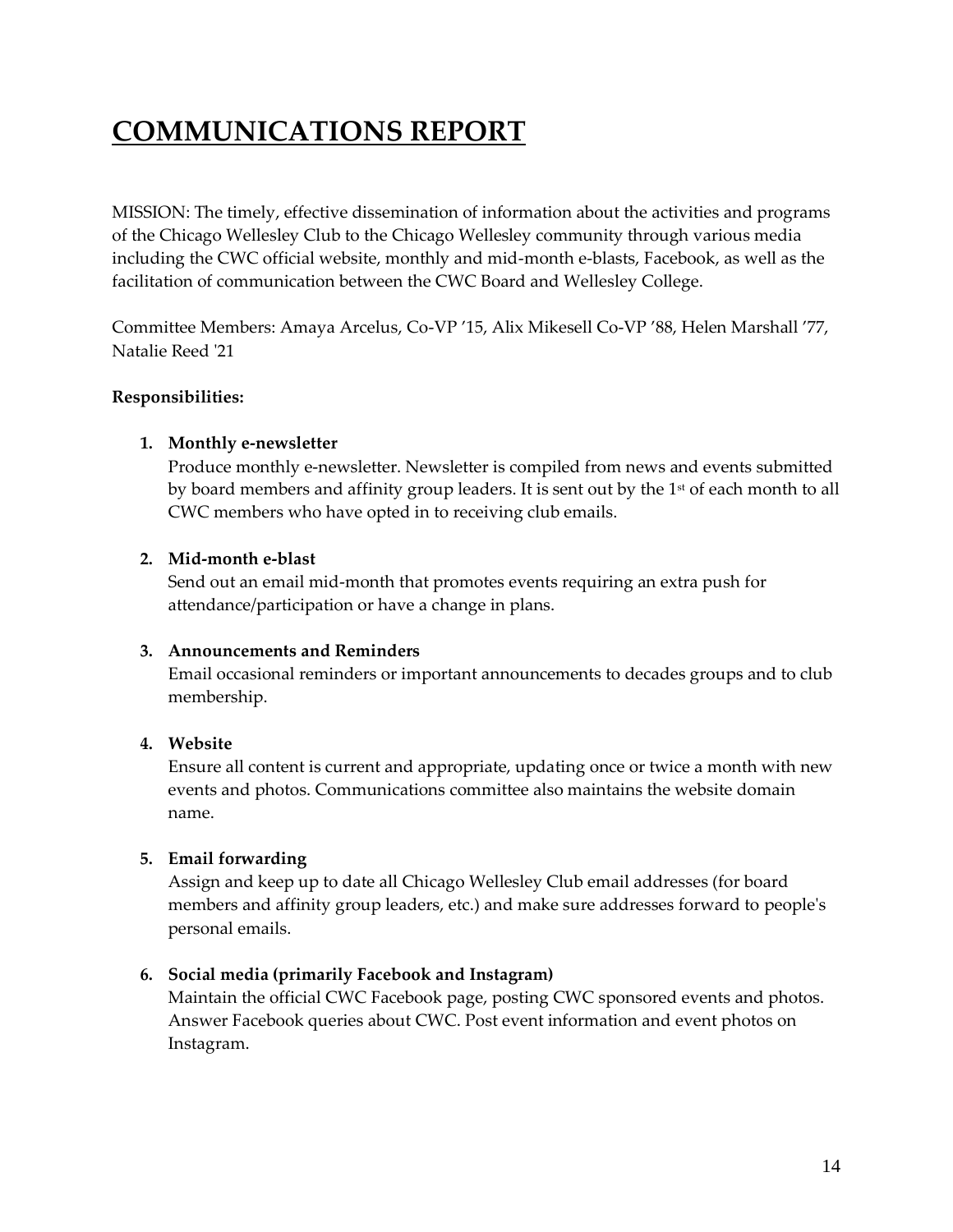### **7. Committee reports**

Provide monthly reports to the Board which are incorporated into the Board's monthly meeting minutes. Provide yearly report to the Board for Annual Report.

Respectfully Submitted, Alix Mikesell '88 and Amaya Arcelus '11 Co-Chairs of Communications [communications@chicagowellesleyclub.org](mailto:communications@chicagowellesleyclub.org)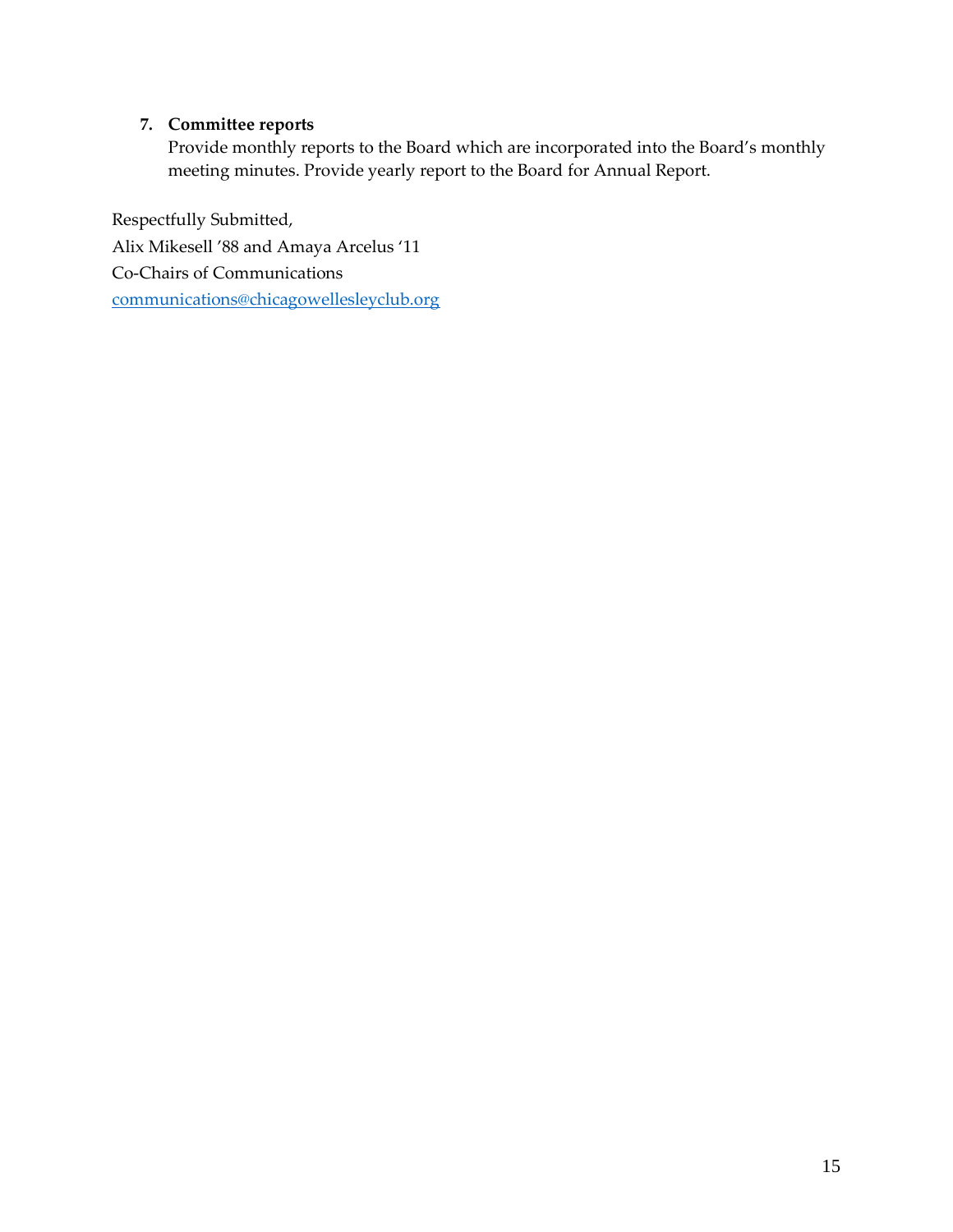# <span id="page-16-0"></span>**COMMUNITY SERVICE REPORT**

The goal of the Community Service Committee in 2021-2022 was to provide meaningful service opportunities for Wellesley alumnae in the Chicago area to uphold the College's motto of service to others, while following health requirements during the pandemic. As with many activities during this period, social distancing requirements presented a challenge to planning community service projects.

### Winter 2022 Project:

Chicago Wellesley Club sponsored the collection of winter clothing, bedding, towels, household items and toiletries for the Cornerstone Community Outreach (CCO) shelter at 4628 North Clifton Avenue in Uptown Chicago. CCO provides housing, meals, essential clothing and household items, parenting and life skills classes, after-school programs, mental health counseling, nursing visits, and case management assistance for its residents. The collection was held on January 29 & 30. There were five drop off locations: Oak Park, South Side Chicago, Wilmette, Northbrook and CCO, and at least six donors participated in the collection drive.

Fall 2022 Project (Proposed):

We hope to organize a fall tree planting event in an under-served community in Chicago. This event would be coordinated through the Chicago Region Trees Initiative, a collaboration of Chicago-region partners to develop and implement a strategy that builds a healthier and more diverse urban forest by 2050.

Thank you to everyone who helps the Chicago Wellesley Club embody the spirit of "Non Ministrari sed Ministrare". We are grateful for your generosity and your service.

Respectfully submitted, Laurie Breitkopf '75 and Maria A. Acosta '15 Co-Chairs, Community Service Committee [communityservice@chicagowellesleyclub.org](mailto:communityservice@chicagowellesleyclub.org)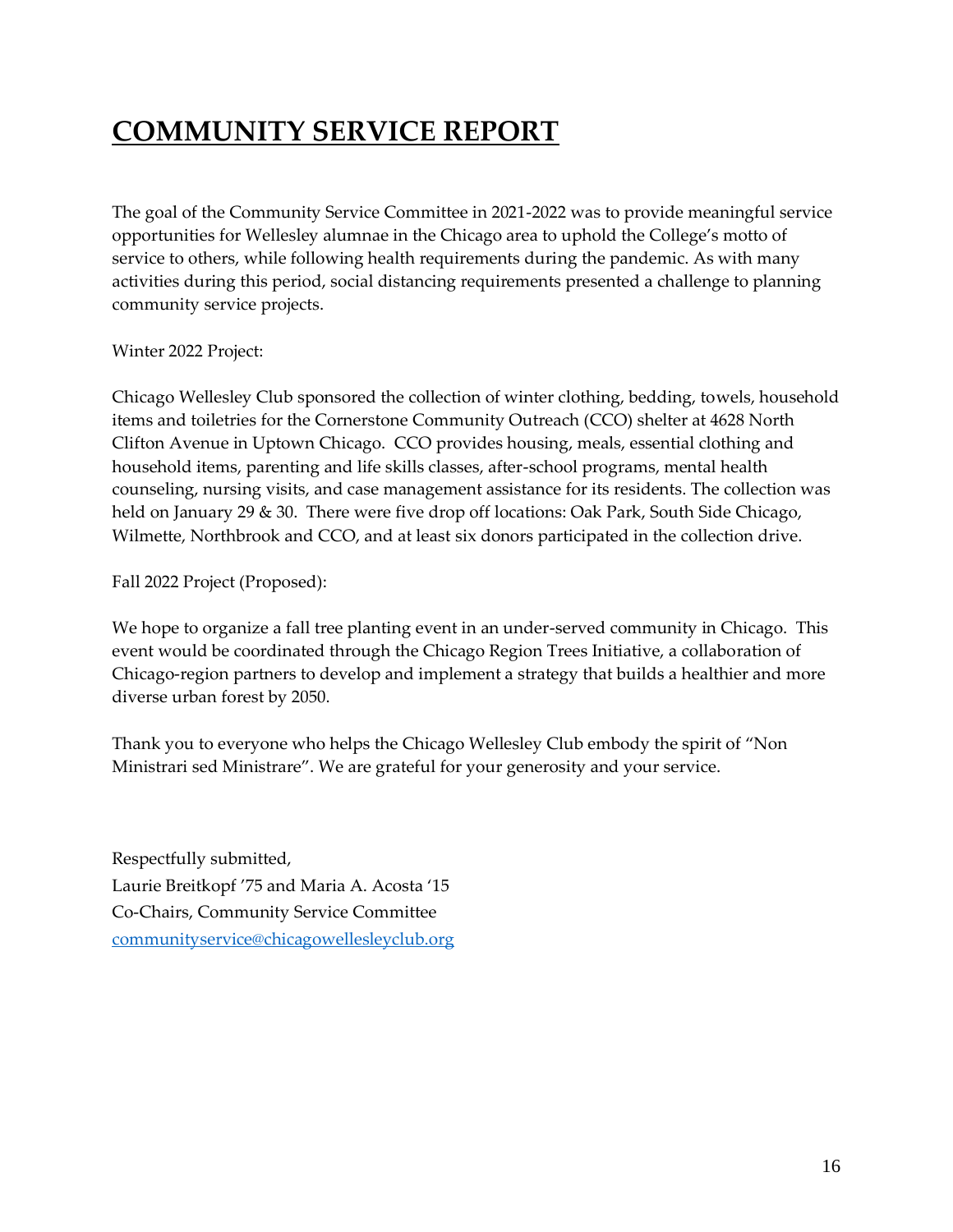## <span id="page-17-0"></span>**MEMBERSHIP REPORT**

The CWC has changed its membership model this year in accordance with new guidance from the Wellesley College Alumnae Association. All Chicago-area alumnae are now deemed members of the Chicago Wellesley Club, and dues is no longer a requirement. The Membership committee is also being dissolved as a stand-alone entity within the Board for the CWC. Going forward, the membership liaison shall continue to act as an initial point of contact for alums new to the region or looking to reengage with the Wellesley alumnae community. If you are a Wellesley alum in the Chicago area, you are a member of our community for life with all the benefits that entails: growing your professional network, getting input about where to stay when you move to the area, meeting new people and exploring Chicago with your Wellesley sibs, and the CWC will continue to be here for you going forward.

Respectfully submitted, Deb Moldover '09 Chair of Membership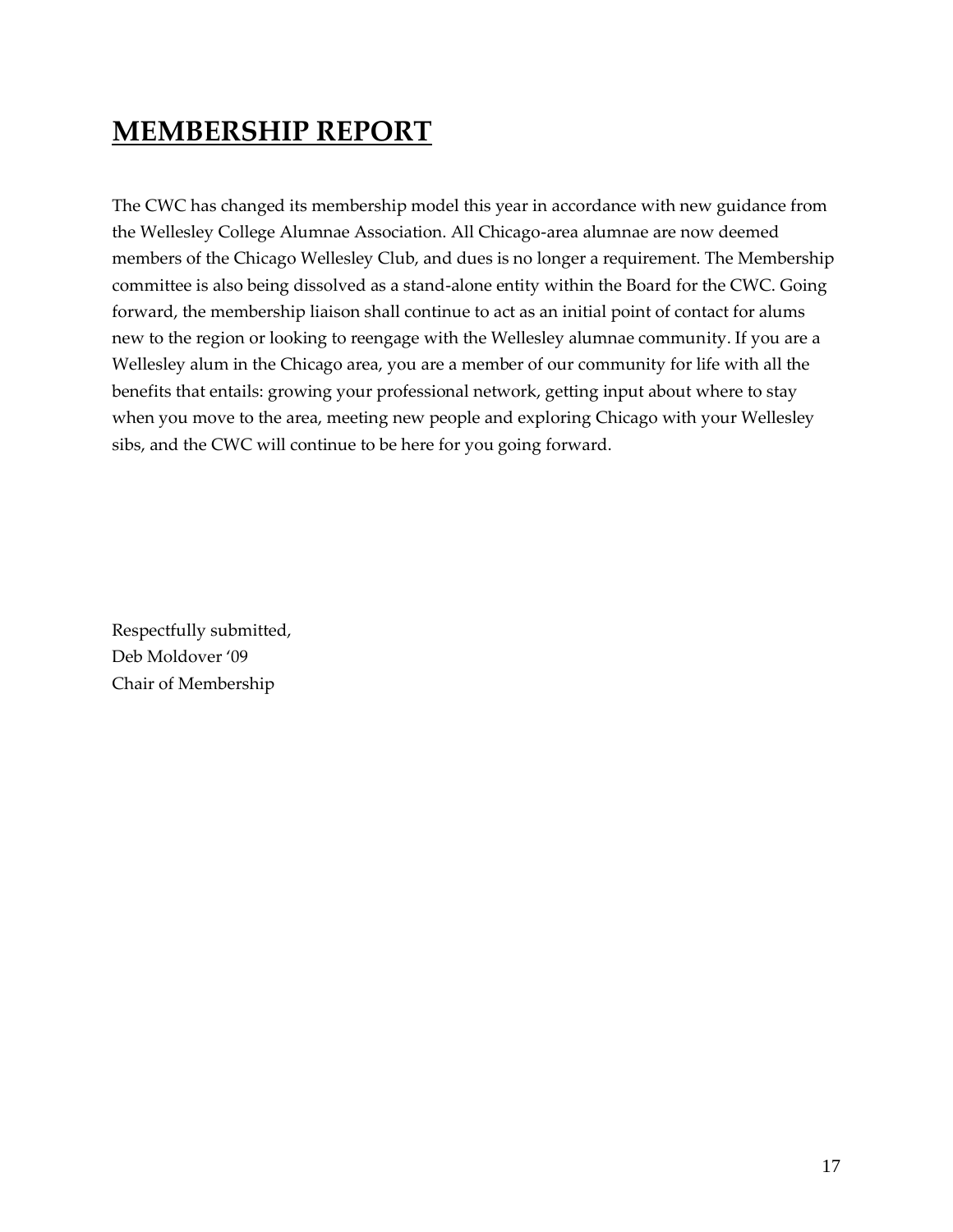# <span id="page-18-0"></span>**PROGRAMMING REPORT**

Programming this year was a mix of virtual and in-person events, where Chicago Wellesley Club members and other alumnae came together to share cultural and educational experiences, explore the Chicagoland area, and delight in one another's company.

CWC Annual Meeting featuring Professor David Lindauer and Professor Akila Weerapana May 15, 2021 at 11:00 A.M.

CWC members met virtually to recap the year and engage in a conversation with Professor David Lindauer and Professor Akila Weerapana. Professors Lindauer and Weerapana spoke with the CWC alumnae about the economic challenges of our times and answered questions about falling national income, high unemployment, immigration, international trade, inequality, climate change and other current economic issues.



### CWC Connects: The CWC and Race: An Open Forum

May 23, 2021 at 3:00 P.M.

CWC Wellesley siblings met virtually for an open forum and conversation about the CWC and Race. Board members shared their experiences with WRJI's intensive anti-racist trainings, which included lessons on micro-aggressions, conscious and unconscious racial bias, and cultural appropriation and allowed Club members to ask questions and discuss, as part of ongoing efforts to be a stronger, more inclusive community that values all voices and corrects inequity.

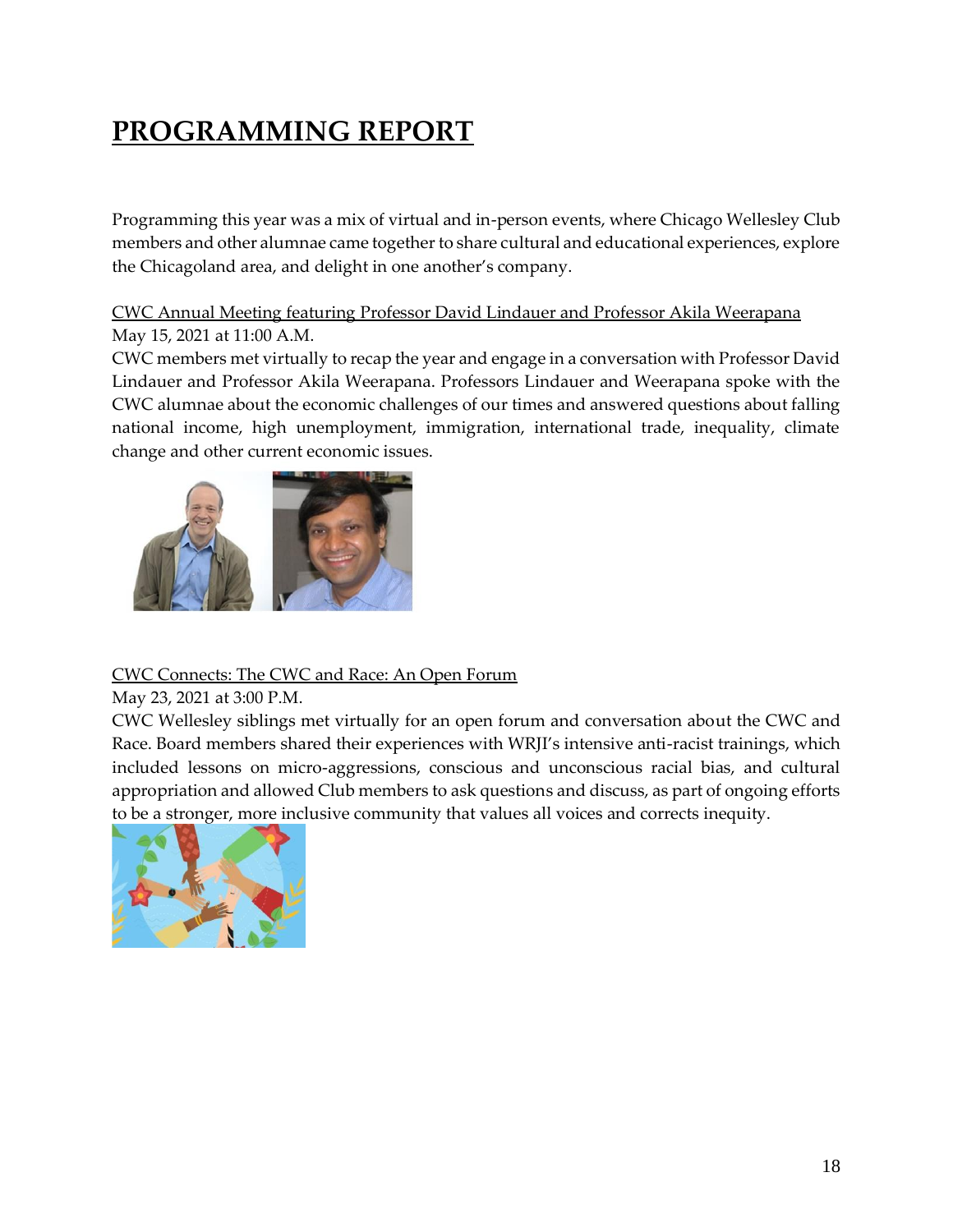### CWC Connects: Virtual Pictionary

### Jun 6, 2021 at 8:00 P.M.

Alumnae joined over Zoom to put their drawing skills to the test with a virtual spin on the classic game of Pictionary.



CWC Connects: Outdoor Dinner @ The Smith

Aug 21, 2021 at 6:00 P.M.

CWC members joined for some good food, great drinks, and Wellesley fun at an in-person outdoor dinner at The Smith restaurant in the River North area of Chicago.



CWC Connects: Outdoor Happy Hour @ FireLake Grill House & Cocktail Bar

Sept 10, 2021 at 6:00 P.M.

Wellesley siblings enjoyed some Wellesley bonding over great drinks and snacks at an inperson outdoor happy hour at the FireLake Grill House & Cocktail Bar in Downtown Chicago.

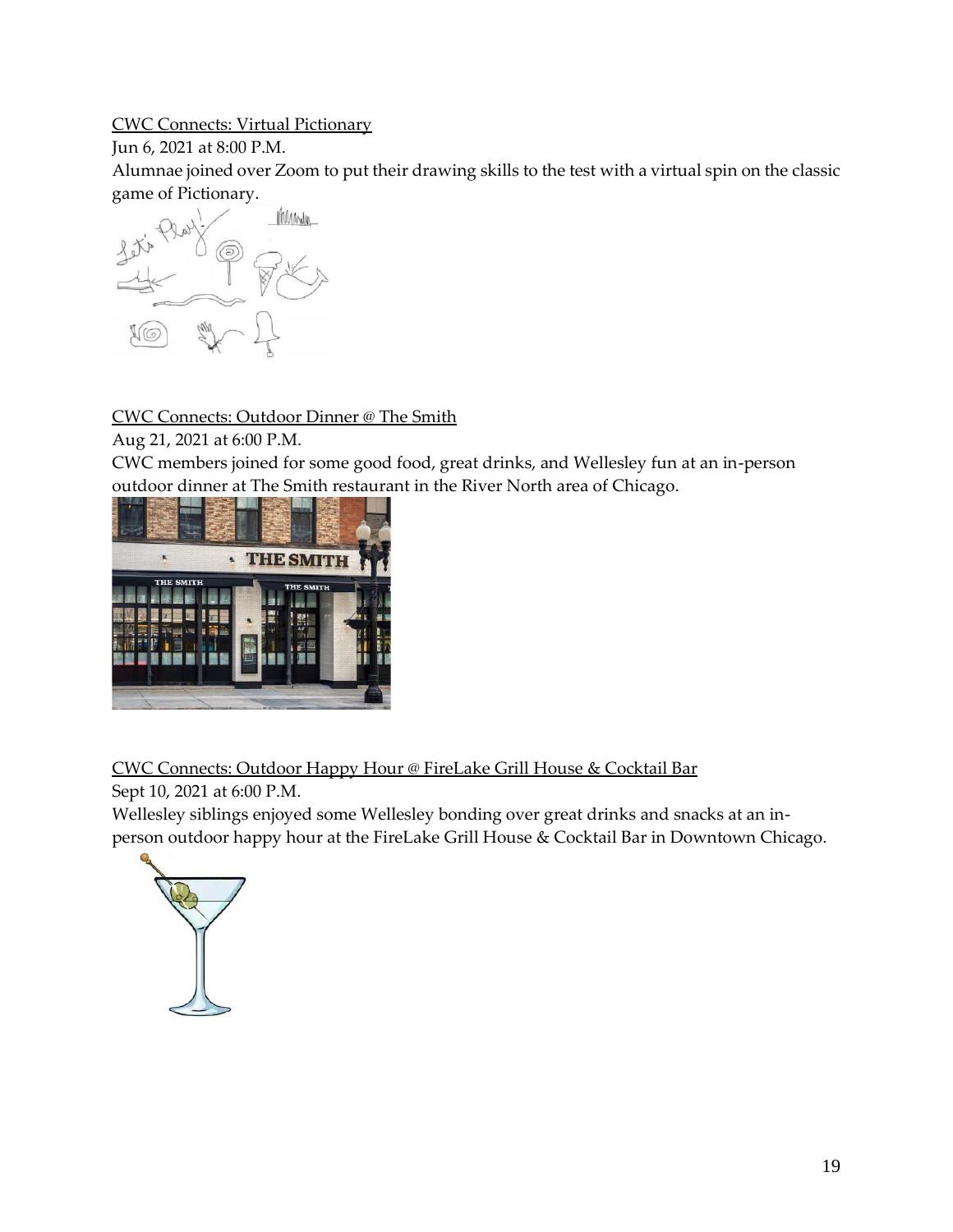### CWC Connects: Spotlight on Mary McLaughlin, Founder of Trees That Feed

### Sept 26, 2021 at 3:00 P.M.

Siblings joined for a virtual event in which Mary McLaughlin shared with us her career and experiences, including working as a personal artist and then in founding Trees That Feed. Mary taught attendees about the foundation's work and its mission of planting trees to feed people, create jobs, and benefit the environment.



### CWC Connects: In-Person Wellesley Mixology Class

### Oct 16, 2021 at 2 P.M.

Wellesley siblings were guided by a professional mixologist at this in-person event where they learned how to make unique Wellesley-themed cocktails at Nobody's Darling in the Edgewater neighborhood of Chicago.



CWC Connects: Wellesley Alumnae Virtual Speed Networking Event!

Oct 24, 2021 at 3:00 P.M.

Wellesley alumnae from across various regions, career levels, and industries joined together to connect virtually, grow their Wellesley network, develop personal brands, and practice selfintroductions/elevator pitches.

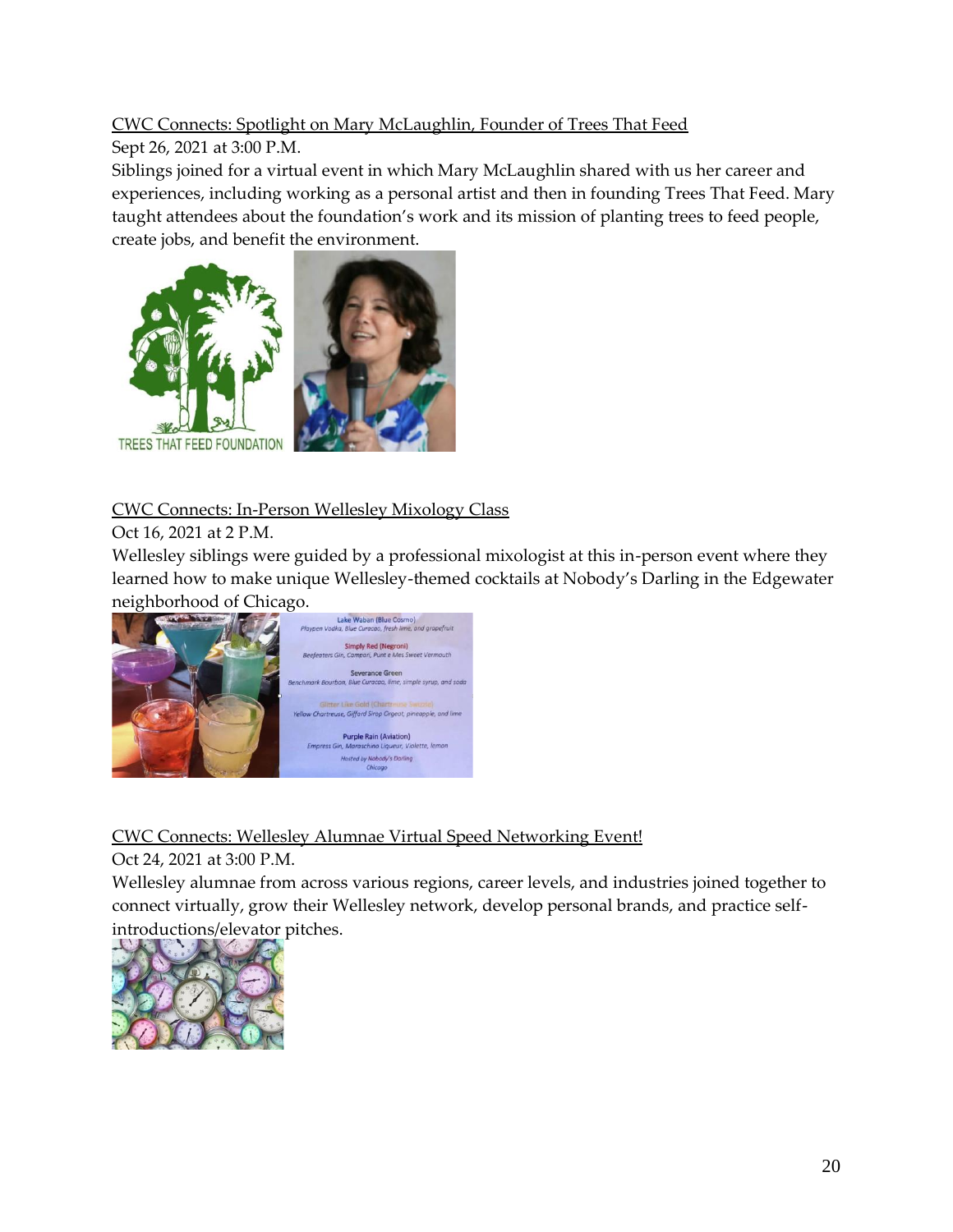### CWC Connects: Virtual Pictionary

Nov 7, 2021 at 8:00 P.M.

Wellesley siblings again joined over Zoom to put their drawing skills to the test with a virtual spin on the classic game of Pictionary.



### CWC Connects: Lincoln Park ZooLights and In-Person Happy Hour/Dinner!

Nov 20, 2021 at 5:30 P.M.

Wellesley siblings and families came together at The Lincoln Park Zoo to enjoy the ZooLights together, followed by a happy hour and dinner.



CWC Connects: CWC 2021 Virtual Holiday Tea

Dec 5, 2021 at 2:00 P.M.

CWC members gathered over Zoom for holiday fun, including a festive recipe exchange, virtual games, singing, and a Culture of Tea Around the World presentation by tea sommelier and guest speaker Dan Robertson.

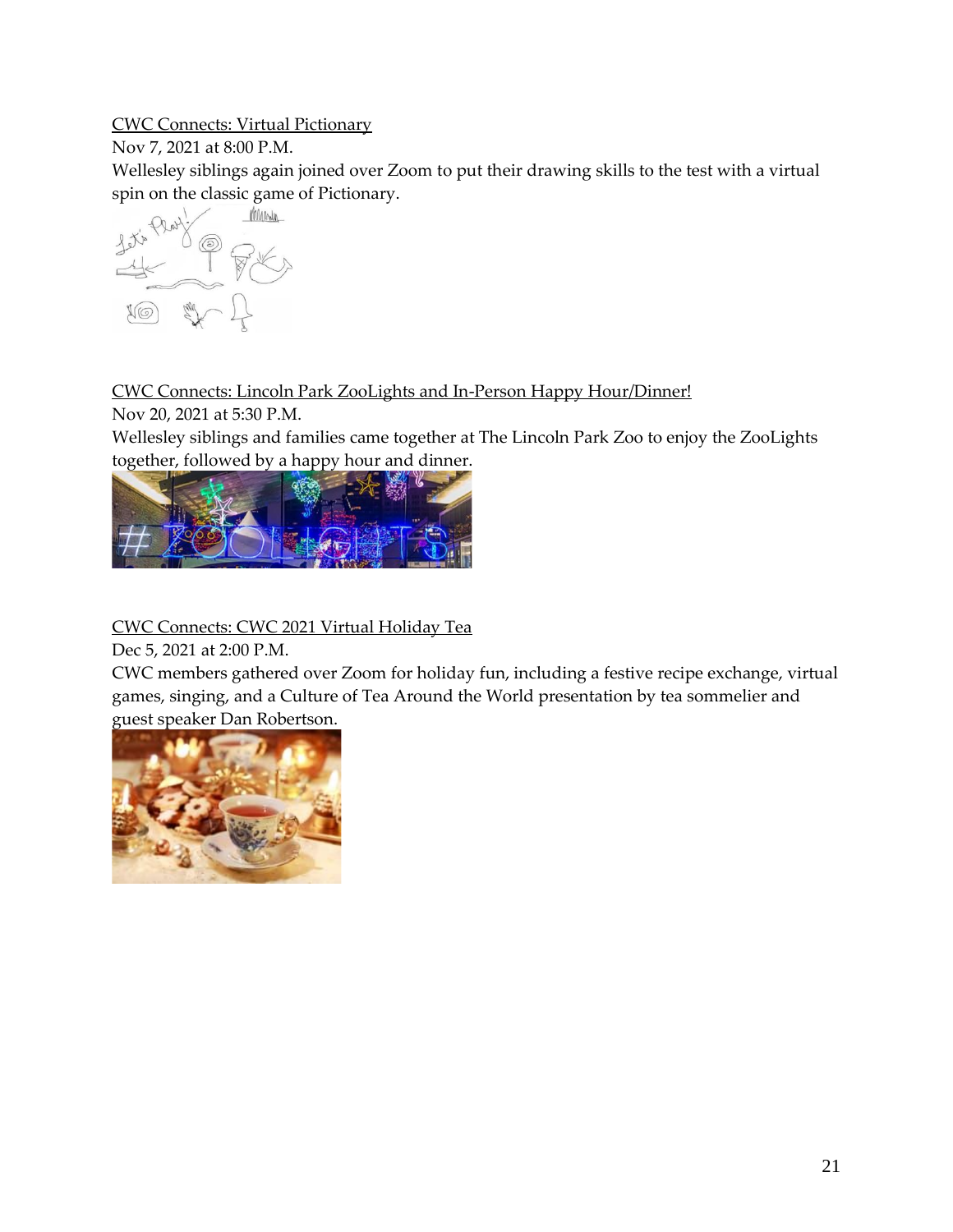### CWC Connects: In-person Chriskindlmarket Outing & Happy Hour/Hot Chocolate

Dec 17, 2021 at 5:30 P.M.

Wellesley siblings gathered for an outing at the Annual Chriskindlmarket in downtown Chicago, where they enjoyed the many shopping stalls and festive treats, then shared beverages and snacks at a reserved Stammtisch Table.



CWC Connects: Virtual Movie Discussion of "Mudbound"

Jan 9, 2022 at 3:00 P.M.

Alumnae joined virtually for a spirited discussion of the 2017 American historical drama film, "Mudbound," based on the book of the same name by Wellesley alum and award-winning author and special guest, Hillary Jordan '84, who joined for the discussion.

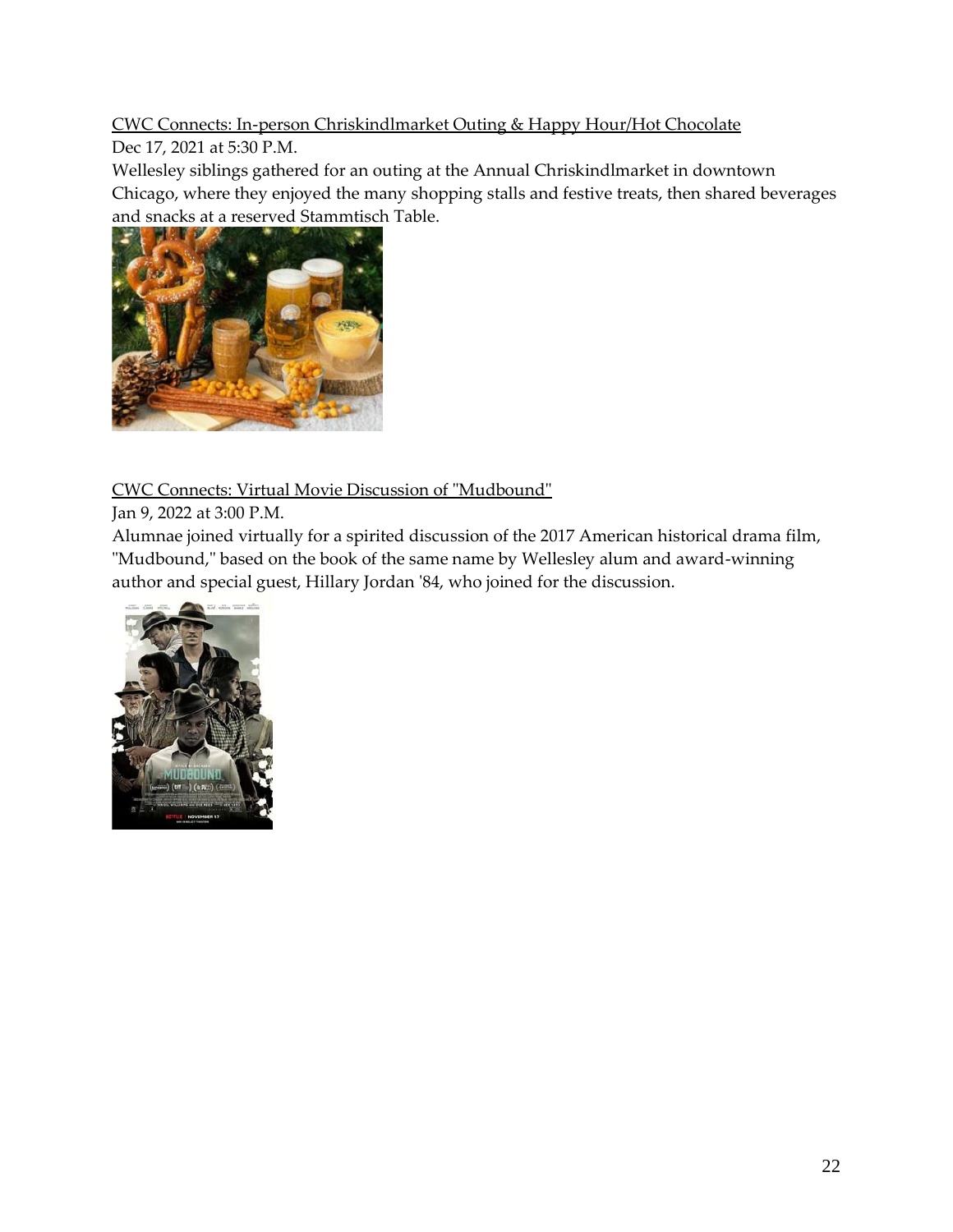### CWC Connects: In-person Ice Skating Outing at Maggie Daley Skating Ribbon

Jan 30, 2022 at 11:00 A.M.

Wellesley siblings joined for some fun on ice at the Maggie Daley Skating Ribbon in Downtown Chicago to ice skate and enjoy some hot chocolate and each other's company.



CWC Connects: Virtual Jeopardy Night

Feb 6, 2022 at 8:00 P.M.

Wellesley siblings joined together for some fun and friendly competition through a virtual Jeopardy game. Attendees split up into teams and worked together to win some Wellesley swag.



### CWC Connects: Virtual Muntu Dance Theatre Presentation and Black History Month **Celebration**

February 20, 2022 at 3:00 P.M.

Alumnae joined for an entertaining and educational virtual celebration of Black History Month, including watching the Muntu Dance Theatre's special performance of a collection of traditional African dances called, "Horoya." Horoya is a selection that represents the joy and jubilation of the freedom story in Malinke, a language spoken in West Africa. Attendees also learned about Black History Month and the tradition of Oral Culture, participated in some Black History themed trivia, and engaged in a talk back with the Muntu Dance Troupe.

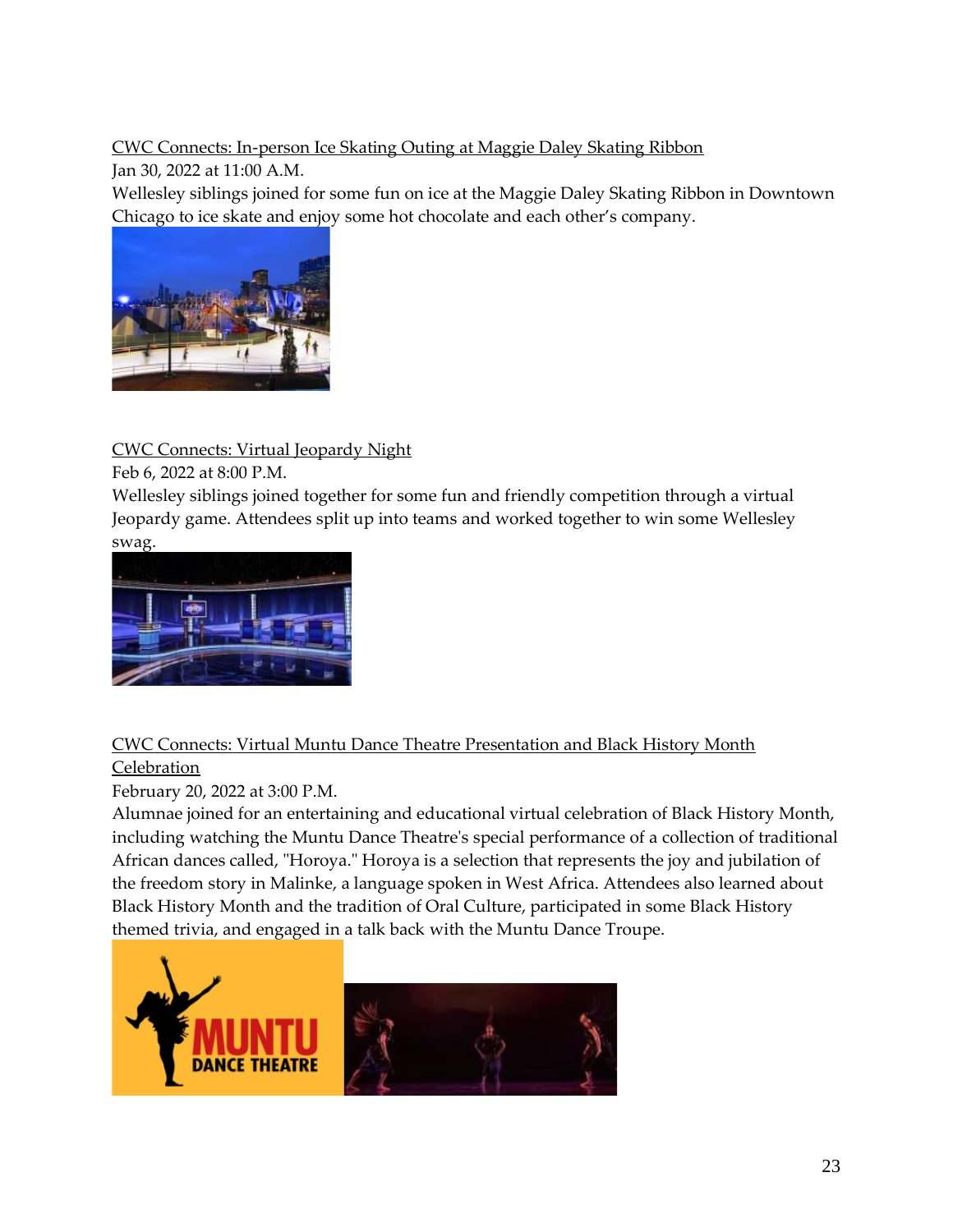### CWC Connects: Virtual Movie Discussion of "The GoldFinch," led by Paul Hurder

March 13, 2022 at 3:00 P.M.

Wellesley siblings gathered virtually for a discussion of "The Goldfinch," a 2019 American drama film directed by John Crowley, written by Peter Straughan, and adapted from the 2013 novel of the same name by Donna Tartt. Special guest Paul Hurder, who is coordinator of film study groups at OLLI, the Osher Lifelong Learning Institute, a nationwide adult education program affiliated with Northwestern University, led the discussion.



### CWC Connects: In-Person Mindworks Tour followed by Brunch

April 9, 2022 at 11:00 A.M.

CWC alums joined for a private guided tour of Mindworks, a working laboratory and behavioral science discovery center affiliated with the University of Chicago. The tour was led by Margaret Echelbarger '08, a principal researcher at the Booth School of Business. Following the 90-minute tour, alums enjoyed a jazzy brunch together at The Listening Room.



CWC Connects: "Ugly' Buildings Walking Tour

April 23, 2022 at 4:00 P.M.

Wellesley siblings joined for an entertaining and educational in-person, private 90-minute walking tour of downtown Chicago featuring "Ugly" Buildings. The "educational roast" teases the buildings and created lively conversation on what makes a building pretty or ugly.

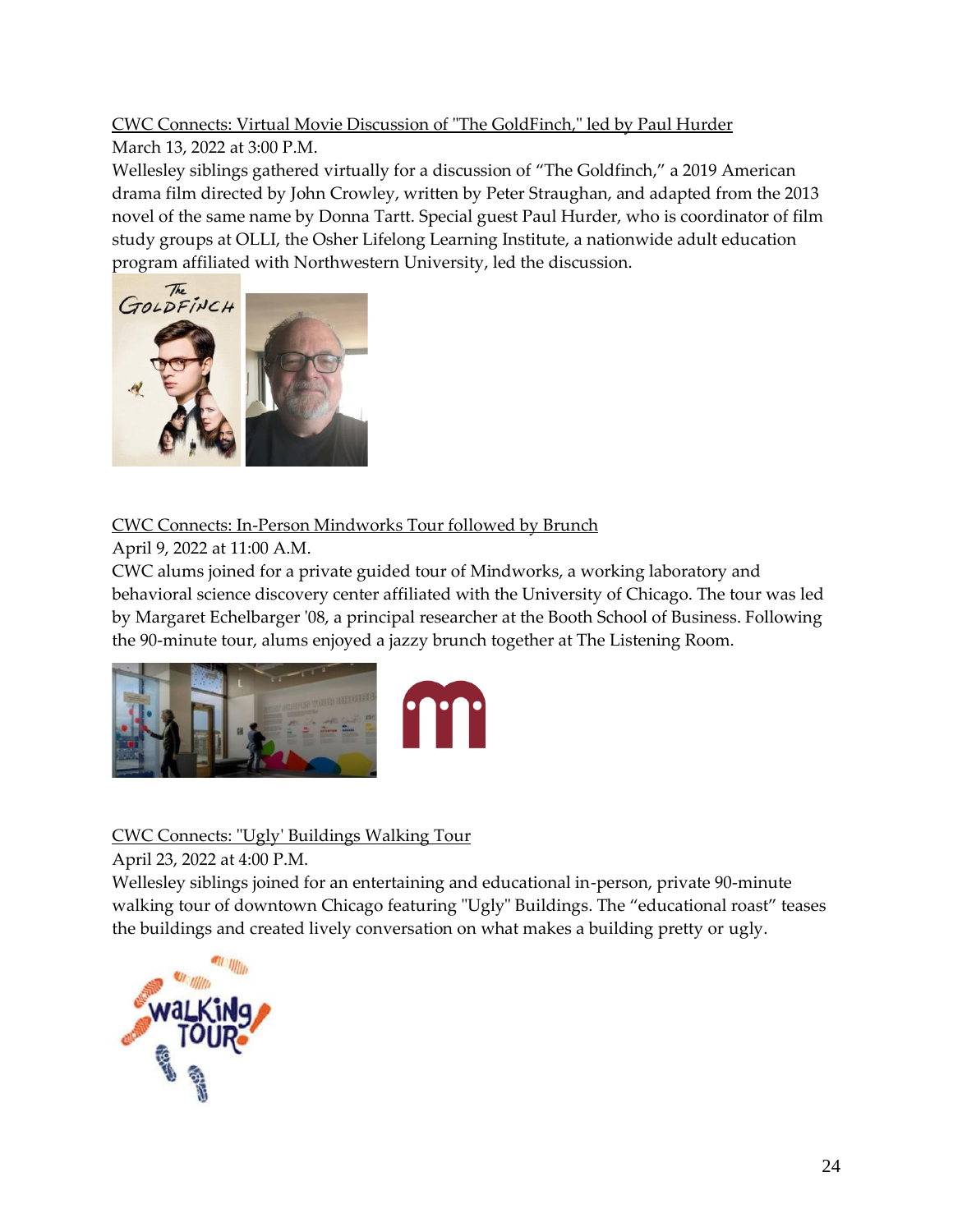The Programming Committee and Board of Directors gratefully acknowledge the many CWC members who helped make each program a success by volunteering to showcase their talents, speak, or contribute in many other ways behind the scenes. We thank those who shared in the camaraderie of CWC by attending events this year and welcome your suggestions for future programming.

Respectfully submitted, Lina George '99 and Cece Countryman '15 Co-Chairs, Programming [programs@chicagowellesleyclub.org](mailto:programs@chicagowellesleyclub.org)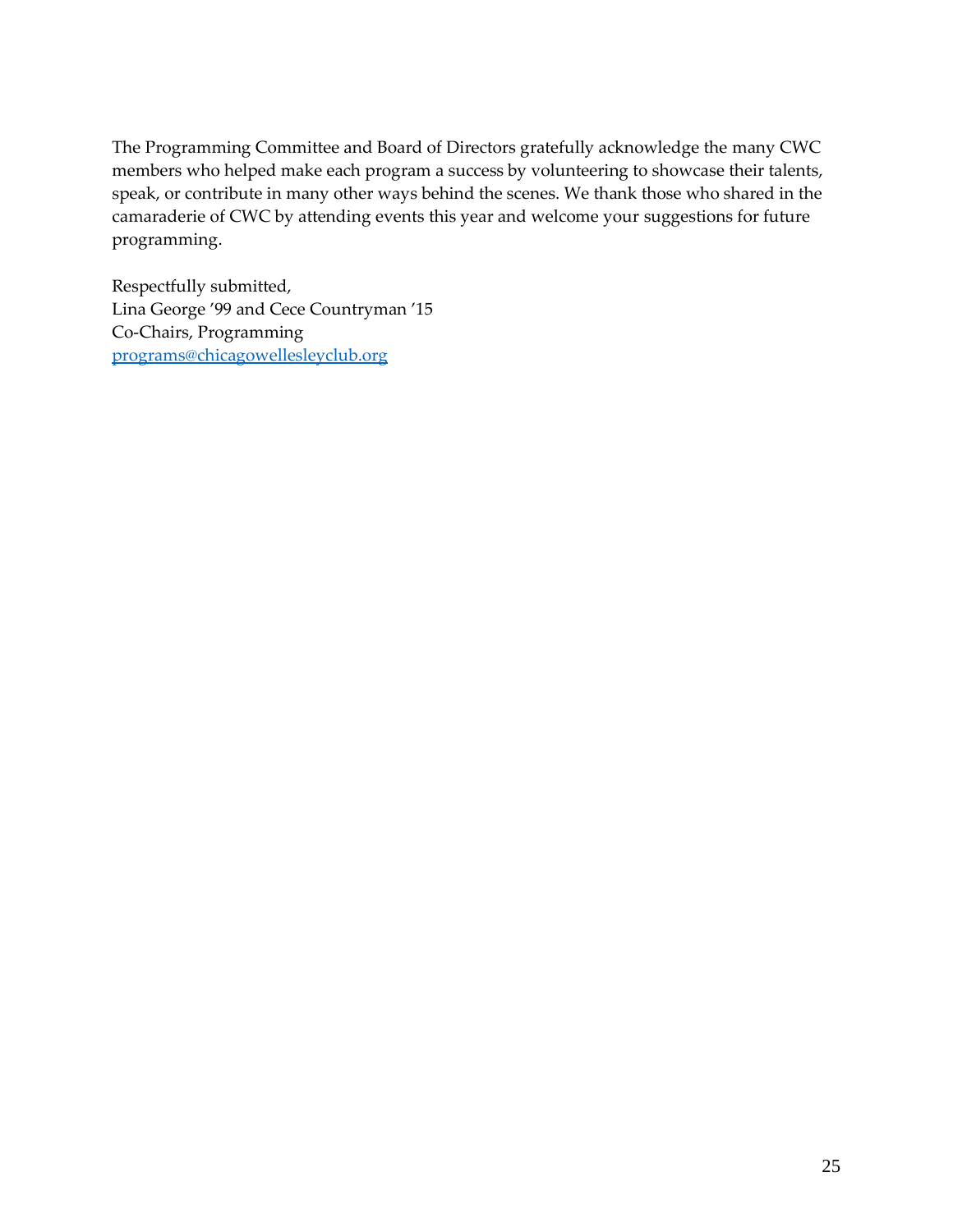# <span id="page-26-0"></span>**AFFINITY GROUPS REPORT**

The Chicago Wellesley Club currently has the following active local Affinity Groups and group leaders:

- 40s & 50s decade group: Martha Cray and Nancy Phair
- 70s decade group: Susan Morrison
- Book Club: Pat Anderson

The Affinity Groups chairs also liaise with Affinity Groups run through the college:

- WAAD (Wellesley Alums of African Descent)
- WLAN (Wellesley Latina Alumnae Network)
- W3A (Wellesley Asian Alumnae Association)
- WAPA (Wellesley Alum Pride Alliance)
- Wellesley Jewish Alumnae (WJA)
- Friends of Art

If you have a question about a particular group or are interested in organizing an affinity group, please contact affinitygroups@chicagowellesleyclub.org.

Respectfully submitted, Angela Barnes '91 and Marian Chen '99 Liaisons to the Affinity Groups [affinitygroups@chicagowellesleyclub.org](mailto:affinitygroups@chicagowellesleyclub.org)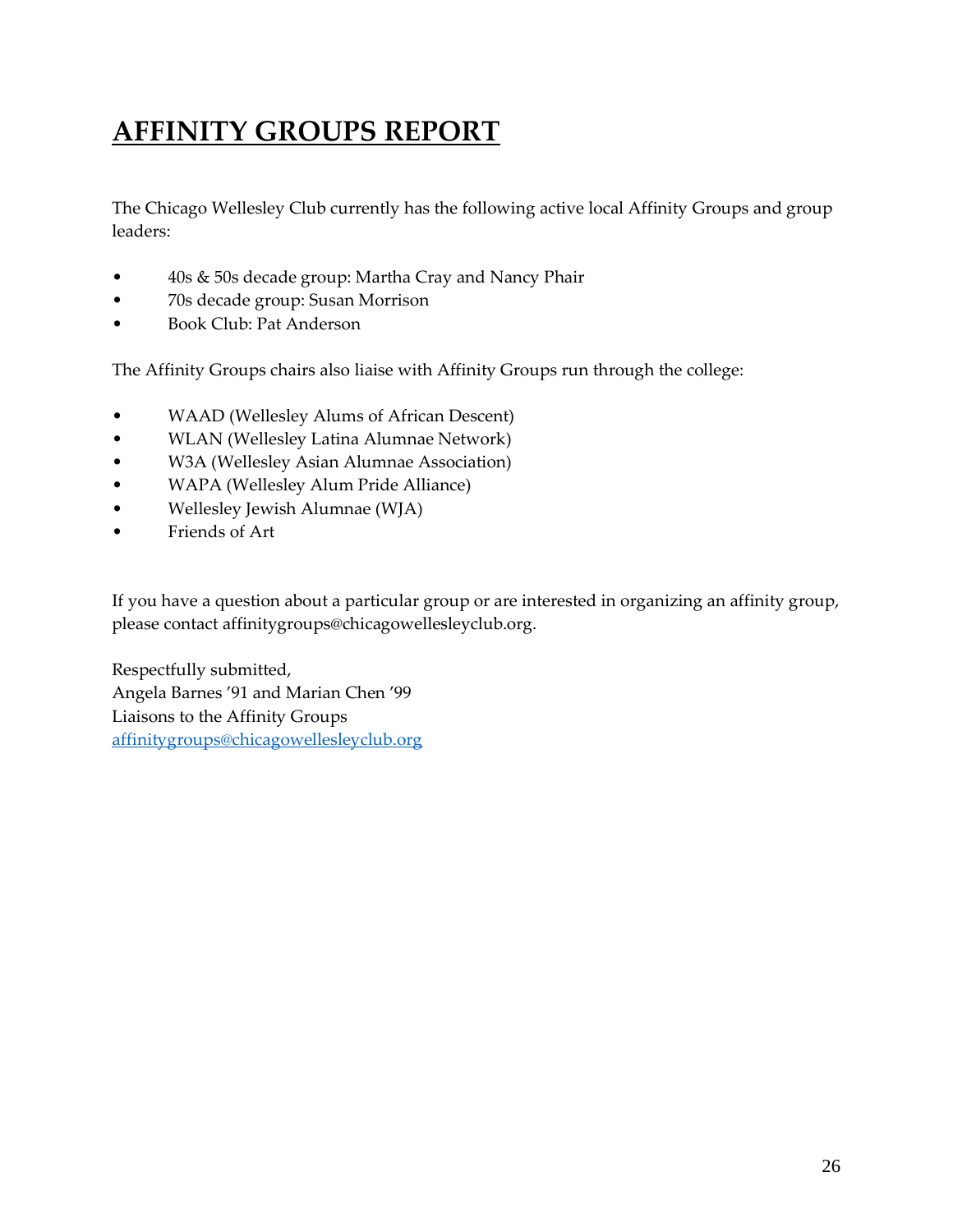# <span id="page-27-0"></span>**SECRETARY'S REPORT**

The Chicago Wellesley Club Board of Directors held eleven Board meetings during the 2021- 2022 year, including the Annual Meeting. Deana Haya '98 resigned as the co-Chair of Admissions and Amaya Arcelus '15 resigned as the co-Chair of Communications. In addition, the Co-Chairs of Memberships' roles were substantively impacted by changes to the CWC ByLaws, except for these changes all other directors approved at the 2021 Annual Meeting of the Chicago Wellesley Club represented the interests of Club members during this year. Meeting minutes are below.

### **Chicago Wellesley Club 2021 Annual Meeting Minutes via videoconference May 15, 2021**

<span id="page-27-1"></span>Dianne Goren Radtke, President, called the meeting to order at 11:02 AM.

President Goren Radtke welcomed all attendees. Board members provided a year-in-review for club activities, including virtual events, annual giving, admitted students and recruiting, and the Board's work with the Wellesley Racial Justice Initiative (WRJI). Members can refer to the Annual Report for further details.

Board members reported the results of the votes of members of the Chicago Wellesley Club. The members of the Chicago Wellesley Club:

Ò approved the minutes of the last meeting of members of the Chicago Wellesley Club which was held on May 2, 2020;

approved the proposed slate of nominees to the Board of Directors for the 2021-2022 Õ year, as follows:

- Hollee Mangrum-Willis '04, President
- Pat Mell '75, Vice President
- Arlevea Freeman '15, Treasurer
- Felice Ojo '08, Secretary
- Cece Countryman '15 and Lina George '99, Co-Chairs of Programming
- Jill White-Cross '00 and Deb Moldover '09, Co-Chairs of Membership
- Tamar Zmora '11 and Deana Haya '98, Co-Chairs of Admissions
- Amaya Arcelus '15 and Alix Mikesell '88, Co-Chairs of Communications
- Maria Acosta '15 and Laurie Breitkopf '75, Co-Chairs of Community Service
- Marian Chen '99 and Angela Barnes '91, Co-Chairs of Liaison to Affinity Groups

Professor David Lindauer and Professor Akila Weerapana presented on The Economic Challenges We Face. Members participated in question and answer with Professor Lindauer and Professor Weerapana, then participated in breakout discussion groups.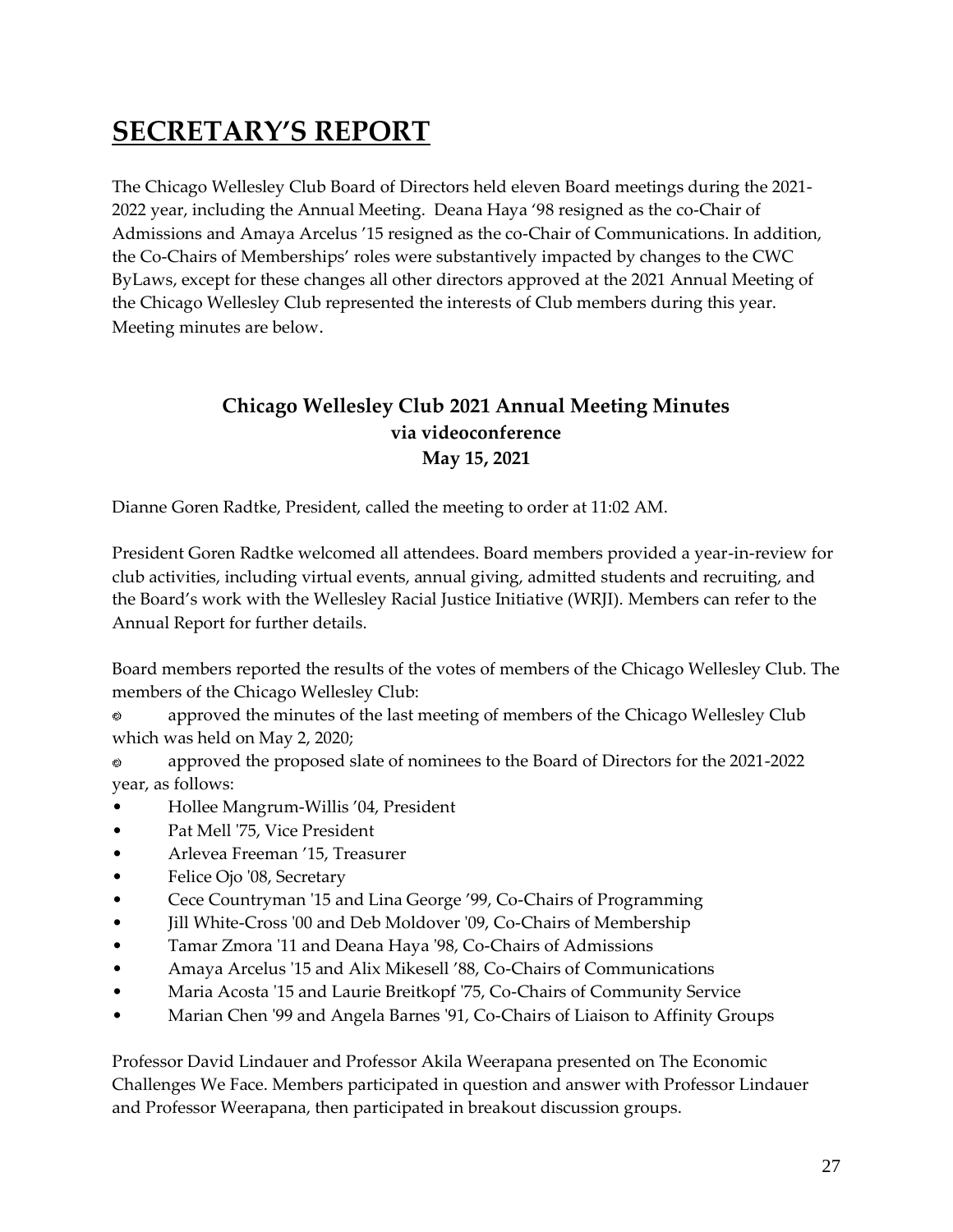President Goren Radtke thanked all attendees and volunteers. President Goren Radtke adjourned the meeting at 1:07 PM.

Respectfully submitted, Felice Ojo '08 Secretary On 5/15/2021